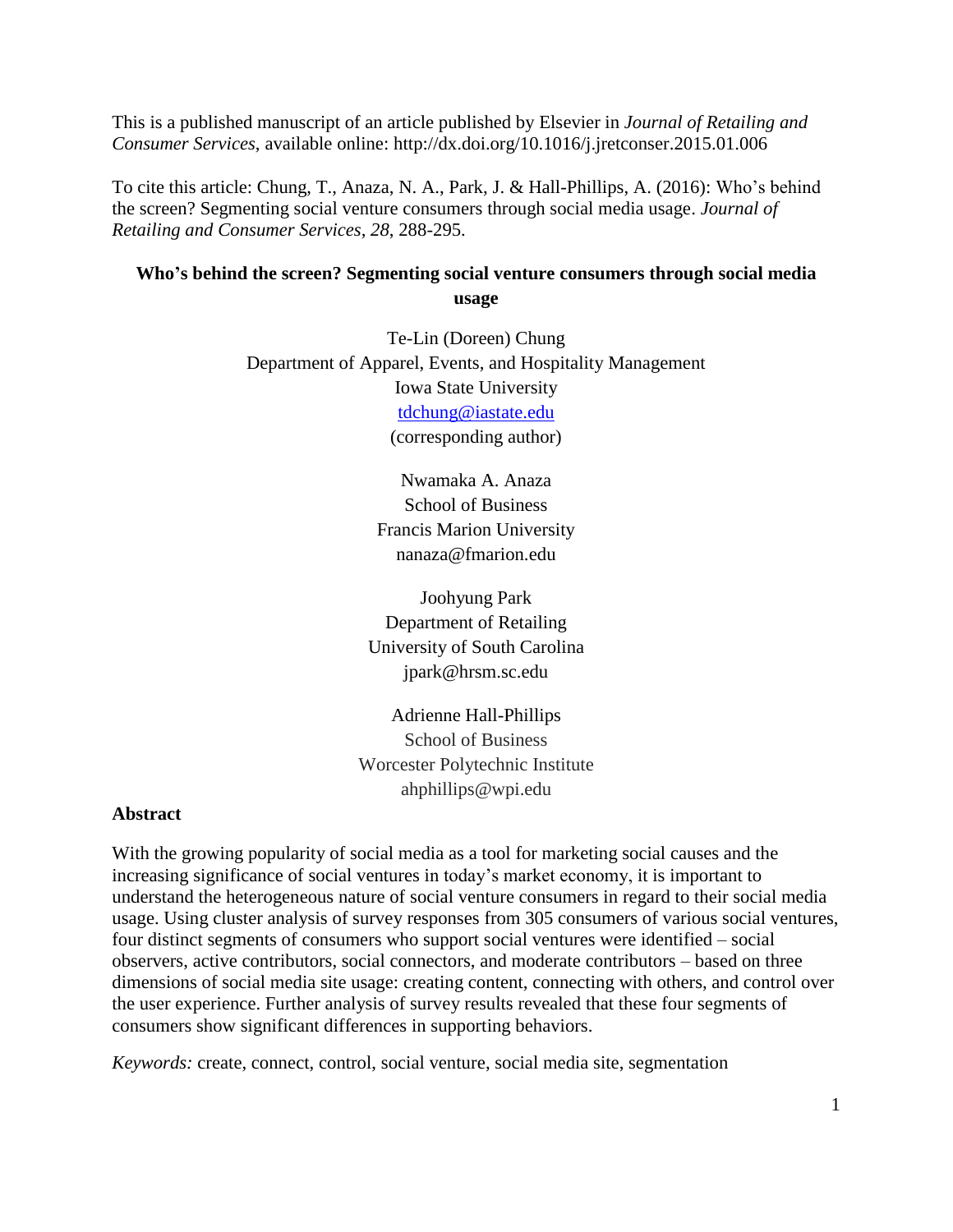## **1. Introduction**

The use of social media sites for marketing social causes is becoming an obvious trend as the population of social media site users continues to grow. As of 2013, nearly one in four people worldwide have used social media sites (eMarketer, 2013), which provide opportunities for individuals to learn about issues happening in society. This trend has important implications for social ventures, which are organizations that strive to relieve pressing social problems through commercial transactions in the marketplace. Some examples of social ventures include *TOMS*, *Newman's Own*, and *Charity Water Company*. Social media sites provide social ventures with a venue to connect with potential consumers on a more personal level, lending them a competitive advantage against large, for-profit companies that are often armed with abundant human, managerial, and financial resources. A recent study by Waggener Edstrom Worldwide Inc. (2013) found that the majority of people who support a cause, either online or offline, learned about the cause through social media sites rather than traditional marketing channels such as television advertisements or print ads.

In order to use social media sites as a marketing communication channel to leverage business growth, social ventures must be able to target cause-related messages to the appropriate audience while maximizing impact and response. To effectively and efficiently exploit the many opportunities of social media marketing, social ventures need to better understand their potential consumers. A segmentation approach, which groups potential consumers into distinctive categories, allows social ventures to create rich portfolios of consumer information that can be used to customize marketing strategies and direct them to the intended target in order to garner increased consumer support.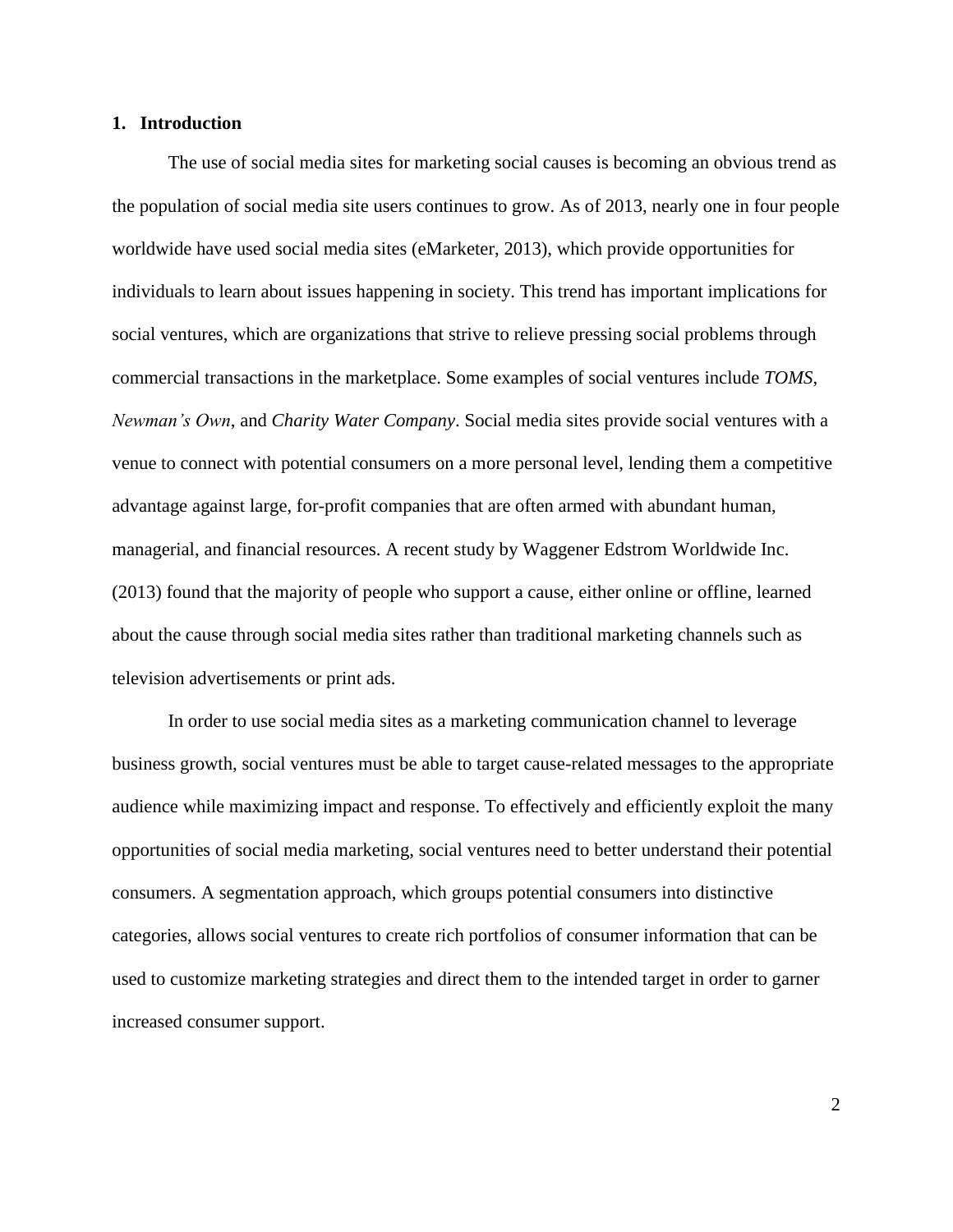To effectively harness the advantages of social media marketing, a better understanding of the social media usage of potential consumers is needed. However, previous studies in social media marketing have primarily focused on the effectiveness of marketing strategies and optimizing the influences, rather than the segmentation of social media users according to usage. For example, De Vries, Gensler, and Leeflang (2012) used brand post popularity as an indicator of successful social media marketing and found that the position of the posts (at the top of the page) and the characteristics of the posts (vivid and interactive) had a positive influence on brand post popularity. Kim and Ko (2012) found that social media marketing activities (entertainment, interaction, trendiness, customization, and word-of-mouth) of luxury brands were positively related to value equity, relationship equity, and brand equity. In the context of cause-related marketing, Waters, Burnett, Lamm, and Lucas (2009) suggested that careful planning and research of social media marketing strategies could help nonprofit organizations establish relationships with their stakeholders. However, few studies have explored how consumers can be meaningfully grouped into different segments by looking at their social media usage in the context of supporting social ventures.

For social ventures, social media sites offer a rich social environment that facilitates the exchange of information and opinions among networks of consumers. Social media provides a platform whereby social ventures can solicit support for many of their cause-related activities such as pledges or offering products for purchase. Through social media sites, consumers can share knowledge (Norman & Russell, 2006) and show their support for a particular social cause. Consumers can connect with those who share similar values and beliefs, and they can interact directly with social ventures. Consumer-social media participation allows social ventures to gather information regarding consumer needs and wants directly from consumers, provide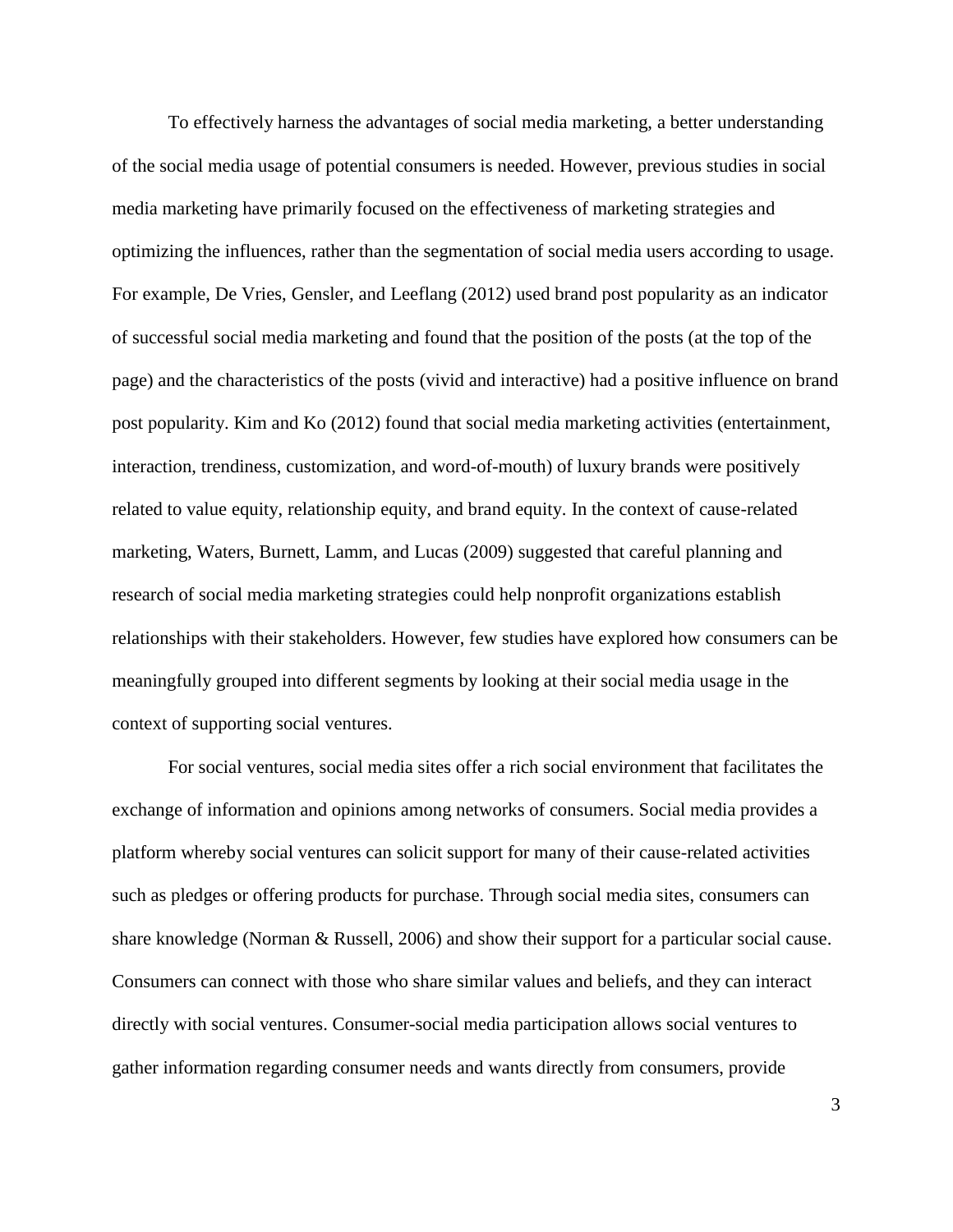insights into best design practices for the user experience, and most importantly, offer a passive look at how to engage with consumers through company-generated online touch points.

Given that the value of segmenting and targeting different groups of consumers to achieve marketing efficiency has been well-established by previous research, this study attempts to fill knowledge gaps in the social venture literature by (1) exploring different segments of social venture consumers based on social media usage and (2) examining differences in supporting behaviors among those segments. By applying the framework developed by Hoffman and Fodor (2010), this study examines three dimensions of social media usage – create, connect, and control – and explores consumer supporting behaviors, including donating, volunteering, and participating in cause-related campaigns.

## **2. Literature Review**

#### *2.1 Social Ventures*

Social ventures are organizations that are formed to solve social problems by creating economic value through commercial transactions in the marketplace (Hall-Phillips, Chung, Park, Anaza, & Rathod, 2013). They "seek to attain a particular social objective or set of objectives through the sale of products and/or services, and in doing so aim to achieve financial sustainability, independent of government and other donors" (Di Domenico, Haugh, & Tracey, 2010, p. 682). Social ventures are different from traditional for-profit companies and non-profit organizations. Unlike traditional for-profit companies, whose primary goals are maximizing financial value for their shareholders, social ventures are committed to achieving specific social goals through financial success (Borzaga & Defourny, 2001; Mair & Marti, 2006; Peredo & Chrisman, 2006) such as ameliorating social inequality, poverty, and environmental threats. Non-profit organizations primarily rely on government funding, grants, donations, charity, and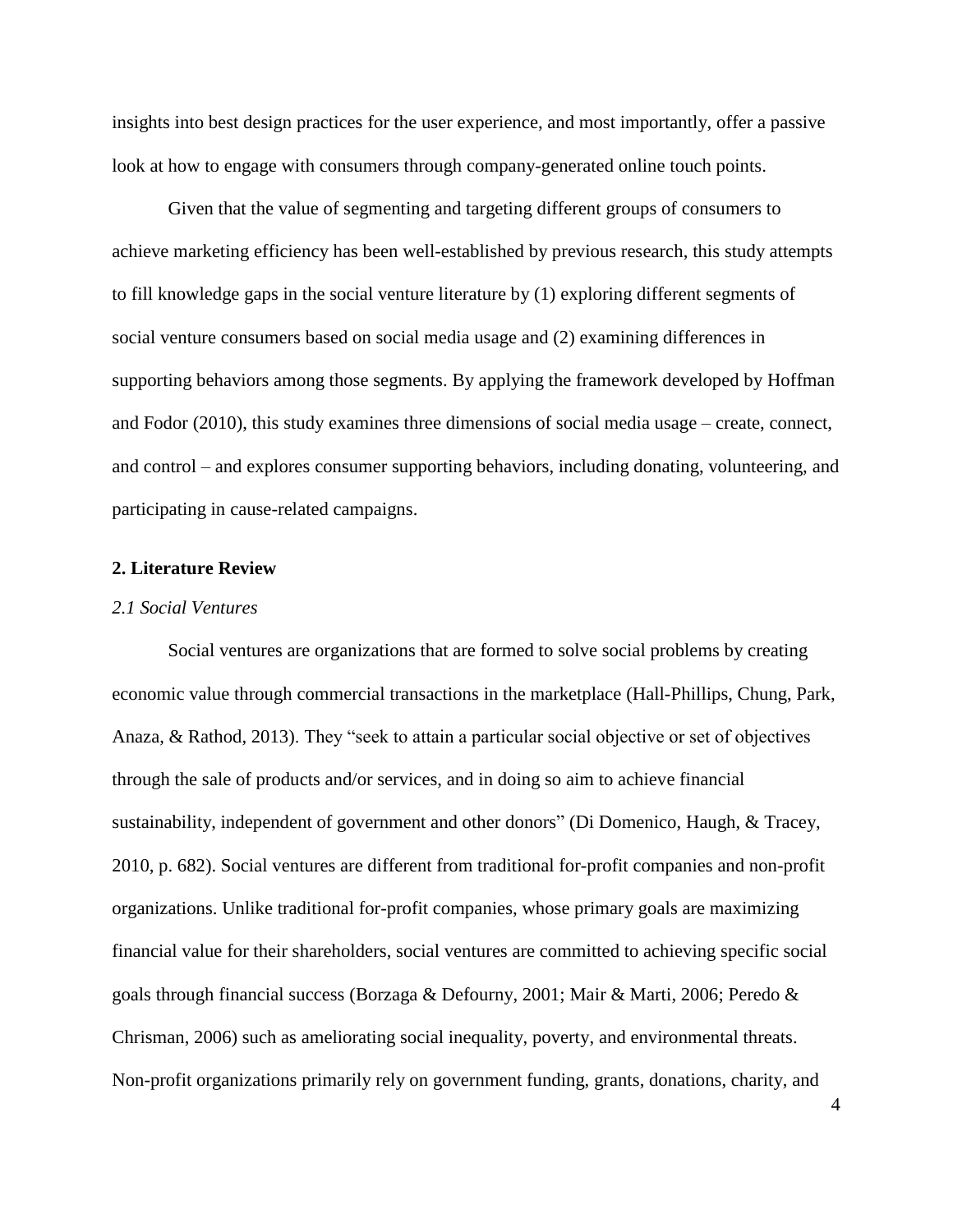volunteering to achieve their social goals, whereas social ventures are more market-oriented in their approach to procuring financial resources (Dart, 2004; Dees, 1998). However, similar to advocacy groups and non-profit organizations, social ventures face the challenge of bringing public awareness to their social causes.

Over the last few decades, social ventures have emerged as a significant player in today's market economy (Di Domenico et al., 2010). Dedicated to alleviating various social problems faced by society, social ventures transform economic value derived from market activities into social value. For example, social ventures often offer products and services that satisfy both an individual consumer's needs and societal needs. Consumers are able to take part in the good deeds that social ventures aim to support by purchasing their products and engaging in supporting behaviors such as donating and volunteering. The company *TOMS,* which donates a pair of shoes to children in need with every pair purchased by a customer, is a prime example of a social venture.

Due to their market orientation, social ventures often find themselves competing with well-established competitors. These competitors are often major market players that benefit from strong brand awareness and economies of scale – qualities that are usually lacking among social ventures. One way for social ventures to successfully compete with large competitors is to segment the marketplace into specific groups of consumers and target them with more relevant and personalized marketing communications. Careful market segmentation and targeting strategies based on a thorough understanding of supporting behaviors and motivations enable social ventures to achieve greater marketing efficiency.

Social venture consumers can be segmented based on various different aspects of consumer behaviors. Drawing on Hoffman and Fodor's (2010) theoretical framework for the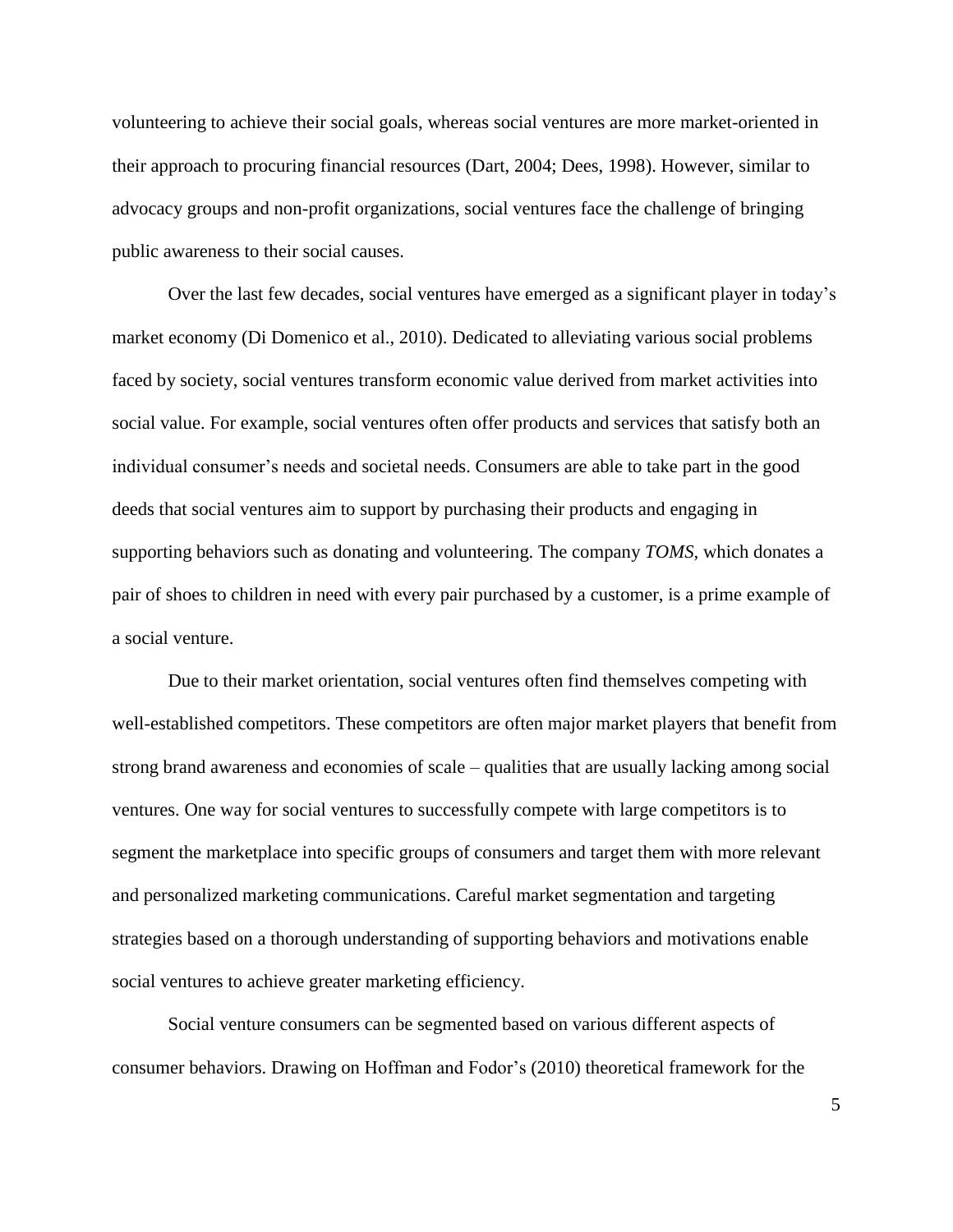pursuit of social media goals, the present study focuses on three aspects of consumer social media site usage as a means of segmenting social venture consumers: connect, control, and create (3 Cs). We define the 3 Cs as *connecting* with others, feelings of *control,* and *creating* content on social ventures' social media sites. These "3 Cs" are unique social media usage dimensions that underlie differences among consumers with regard to future supporting behaviors. These concepts are discussed in more detail in the following section.

#### *2.2 Consumer Social Media Usage*

In their study of why people participate in social media, Hoffman and Fodor (2010) presented a framework for drivers of social media participation. Their framework suggests that consumers of social venture marketing activities "not only 'consume' the campaign, but can comment on it ('create'), share it with their friends and anyone else ('connect') and provide their uncensored thoughts about it ('control') for any and all to view" (Hoffman & Fodor, 2010, p. 49). In this study, we focus on the 3 Cs - connect, create, and control - as aspects of social media usage in relation to social ventures.

The term *connect* refers to active or passive participative behaviors that allow users to socially bond with others within a social media site. For example, *Twitter, Facebook,* and *Pinterest* provide interactive platforms that promote online conversations and facilitate social bonding among like-minded individuals (Heinonen, 2011; Hoffman & Novak, 2012). Social media sites allow users to connect with networks of individuals through online platforms with site-specific features (Pagani, Hofacker, & Goldsmith, 2011). In turn, this natural facilitation of engagement among users encourages the creation of content.

In the context of the 3 Cs, the term *create* refers to posting and sharing user-generated content (e.g., text, videos, photos) that reflect the user's beliefs, opinions, and preferences on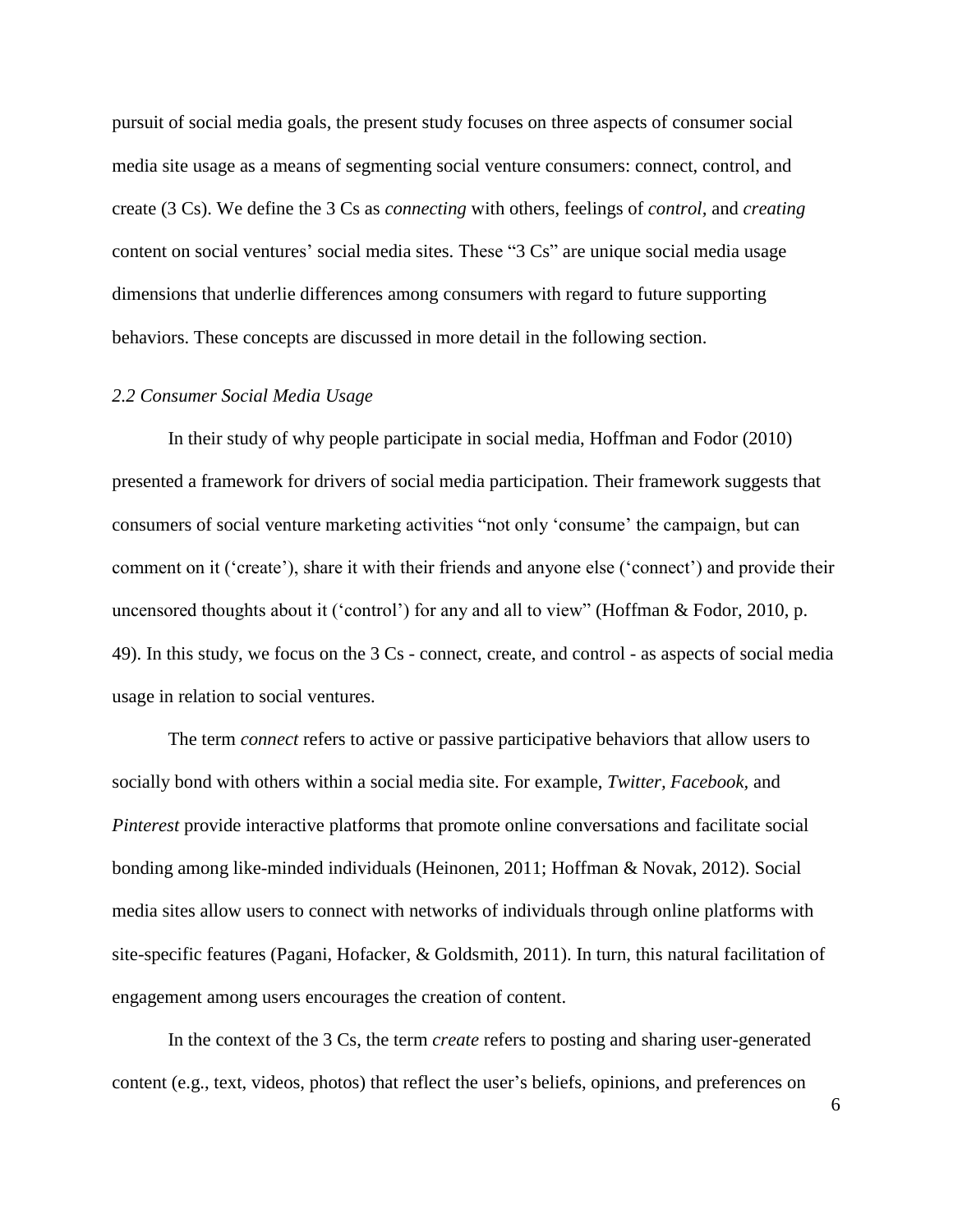social media sites. The content may be generated by the user or may originate with other users to be shared among connected users. User-generated content can benefit other users who are connected through the same social media site. For example, the dialogue between connected users creates an outlet for sharing experiences and represents a resource for staying abreast of knowledge related to the social media content.

The last of the 3 Cs, *control*, refers to the perception by users that they can self-manage their privacy settings, freely connect with other users, and create content within the social media site. The conversation and reputation of each user is managed or controlled by the social media platform via profile settings, privacy options, and ratings (Hoffman & Novak, 2012). Since online experiences are under the control of the user and opinions can be expressed without censorship, social media sites are considered to provide a friendly environment for communication among consumers (Wang, Woo, Quek, Yang, & Liu, 2012). In addition, when consumers feel that they have some control over their online experience, they tend to be more comfortable with creating content (Karahasanović et al., 2009; Wang et al., 2012), which allows for increased opportunities to connect with one another.

For advocacy groups, the use of social media can strengthen outreach efforts, increase communication, and promote engagement (Obar, Zube, & Lampe, 2012). Similarly, social ventures use social media to increase public awareness and support for social causes. Social media sites offer social ventures a unique opportunity to connect with potential consumers, who in turn can connect with a network of consumers that share information about cause-related events and activities, thus leading to a general sense of camaraderie about the social cause and the venture. This interactivity allows social ventures to understand what consumers find attractive about the organization and provides an opportunity for open dialogue regarding the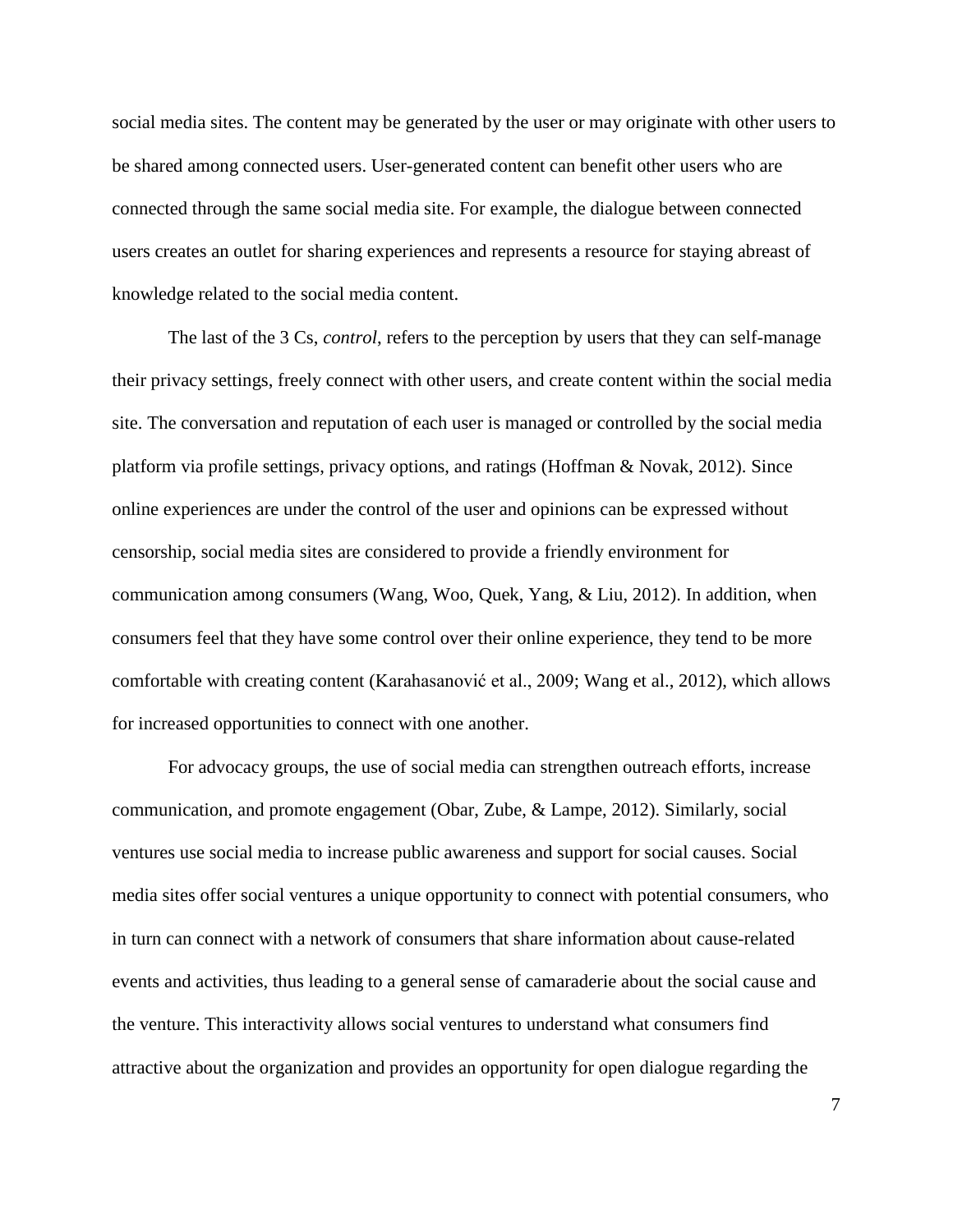social cause (Minton, Lee, Orth, Kim, & Kahle, 2012). Understanding variations in consumer social media usage with regard to creating content, connecting with other consumers, and controlling the online environment can help social ventures develop and implement efficient marketing strategies for their products and services in order to achieve the ultimate goal of supporting their chosen social cause.

#### *2.3 Consumer Supporting Behaviors*

Consumer supporting behaviors can take many forms. Examples include providing physical assets, such as money, material possessions, and resources, to an organization (e.g., donating clothing to Goodwill); purchasing products and services from an organization as part of the company's cause-related marketing strategy (e.g., buying a New Balance Heather shortsleeved shirt bundled with a donation to the Susan G. Komen foundation); and donating personal time and effort through volunteering to help an organization's cause (Bendapudi, Singh, & Bendapudi, 1996). When consumers choose to purchase products from a social venture rather than from other retailers, they are making a voluntary decision to benefit society. The altruistic impulse that drives consumers to make such decisions may also drive them to participate in other cause-related activities hosted by the social venture, such as volunteering or donating. Examples of such supporting behaviors include volunteering to help *Nika Water Company'*s fund-raising campaign by selling their products in street fairs and participating in *TOMS*' annual shoe-drop events.

Previous studies have shown that the intention to participate in a cause-related campaign is influenced by the importance of the cause (Lafferty, 1996), the cause involvement of the individual (Strahilevitz & Myers, 1998), and the proximity of the recipient organization (Grau & Folse, 2007). Recent findings from the 2013 Millennial Impact Report (The Case Foundation,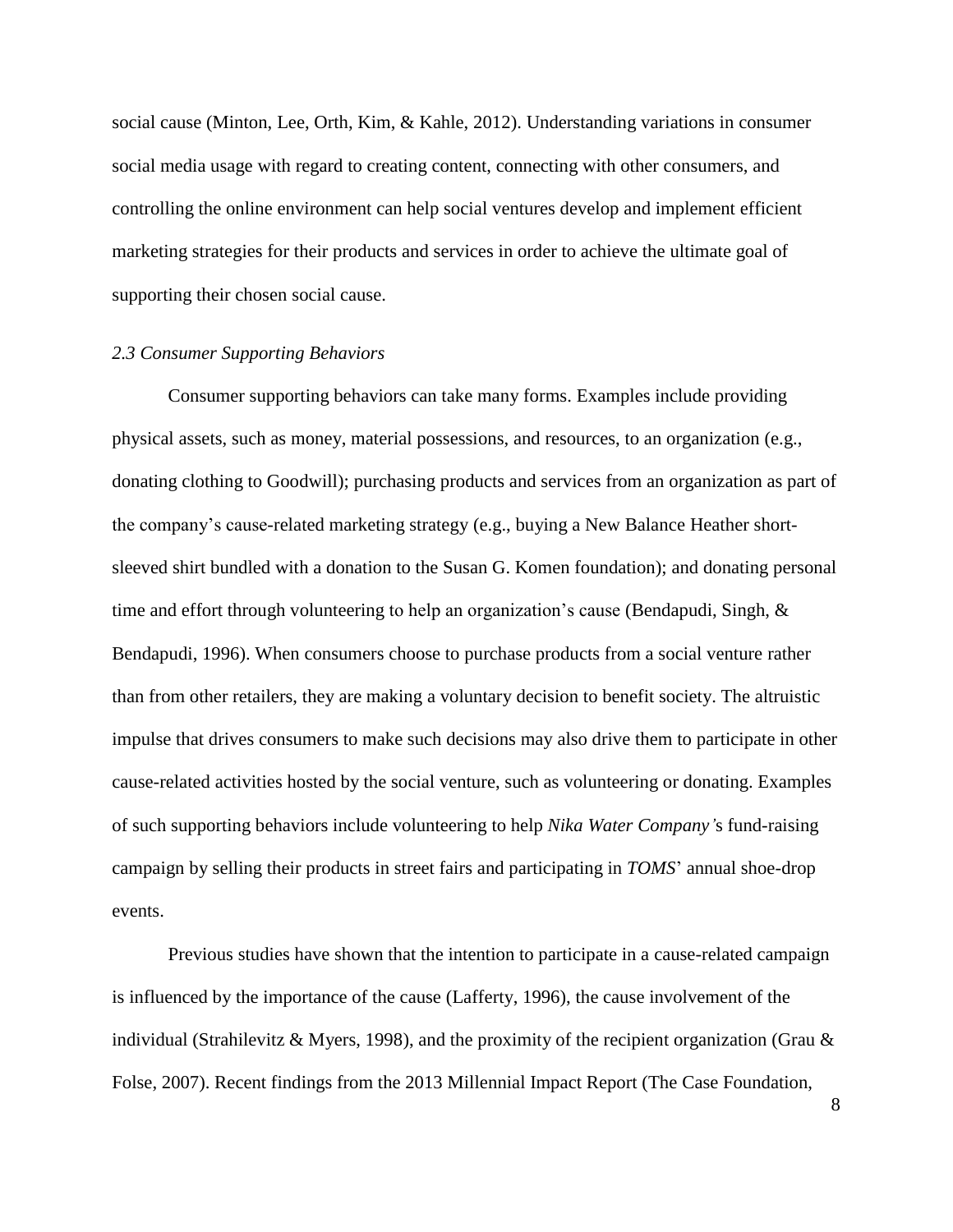2013) indicate that many people, especially Millennials, are willing to connect with, get involved in, and give to social ventures when they feel passionate about the cause. For example, 49% of Millennials reported following between one and five organizations that include social causes as part of their mission statement on social media sites. Three-quarters of those surveyed stated that they had liked, retweeted, or shared posts, videos, or images on social media sites that promote causes they are passionate about. In addition, 47% of respondents had signed a petition or pledge, 45% had made a donation, and 40% were willing to share requests for help from supported causes with their own social networks. Given the impact of social ventures and social media sites on cause-related marketing, we examined four supporting behaviors in this study: cause participation intention, cause participation intention via social media sites, willingness to donate, and willingness to volunteer.

## **3. Method**

#### *3.1 Instrument and Sampling*

Data for this study were collected using an online survey. With the assistance of a market research company, invitations were sent to a panel of consumers who are representative of the U.S. population. Only those who had experience with purchasing products or services from social ventures and were connected to the social venture through social media were qualified to participate. Several steps were taken to obtain responses from qualified individuals.

First, a screening question at the start of the survey asked respondents whether they had purchased products or services from a social venture and whether they were connected to the social venture through social media. Participants who answered "no" to either question were not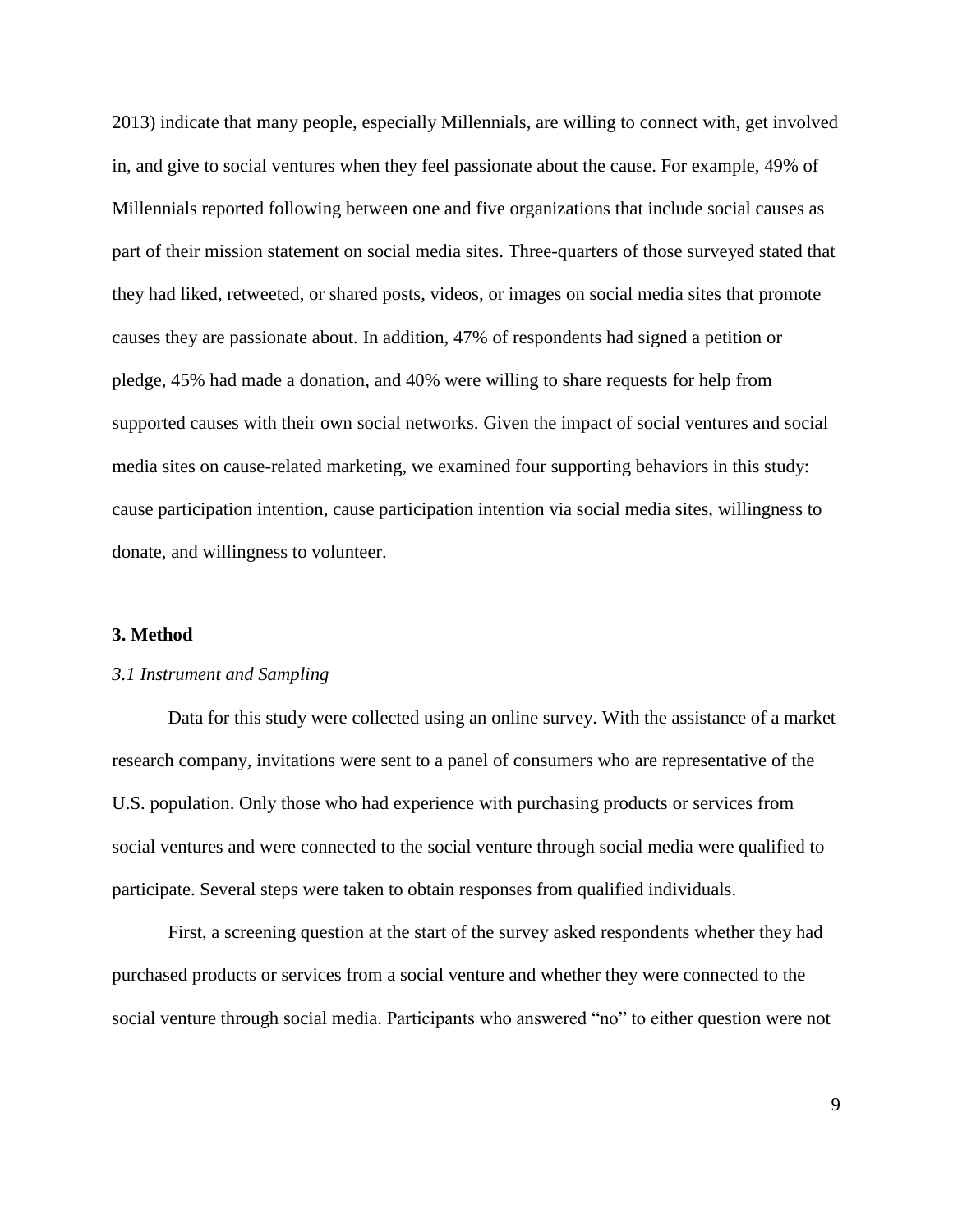able to complete the survey. Based on this first step, 633 respondents were able to complete the survey.

Next, participants were asked to name at least one social venture that they supported and the social media site(s) used to connect with that social venture. If none of the named organizations were classified as social ventures, that response was excluded from the study. Classification as a social venture was based on three criteria: (1) the organization is still in existence, (2) its mission is to solve social problems, and (3) the organization uses commercial activities (i.e., sells products or services) to generate the financial resources required to accomplish its mission. Examples of organizations that fit the criteria for a social venture include *TOMS, Nika Water Company, Newman's Own, Blanket America,* and *Threads 4 Thought.*  Similarly, responses were excluded from the study if none of the named sites qualified as a social media site. After this step, 324 of the 633 completed responses were retained for further screening. Finally, responses with clear patterns (e.g. all questions answered with the same response or a sequential pattern of consecutive numbers) were excluded from the study. Based on this step, 305 responses were retained for data analysis.

The final sample consisted of 53% female and 47% male respondents. The age of respondents ranged from 19 to 64 years with a mean of 31 years. In terms of ethnicity, 69% percent were Caucasian, 9% were African American, 10% were Latino/Hispanic, and 10% were Asian American/Pacific Islander. More than half (59.0 %) possessed a four-year college degree or higher level of education. The median annual household income range was \$60,000 to \$69,999.

#### *3.2 Measures*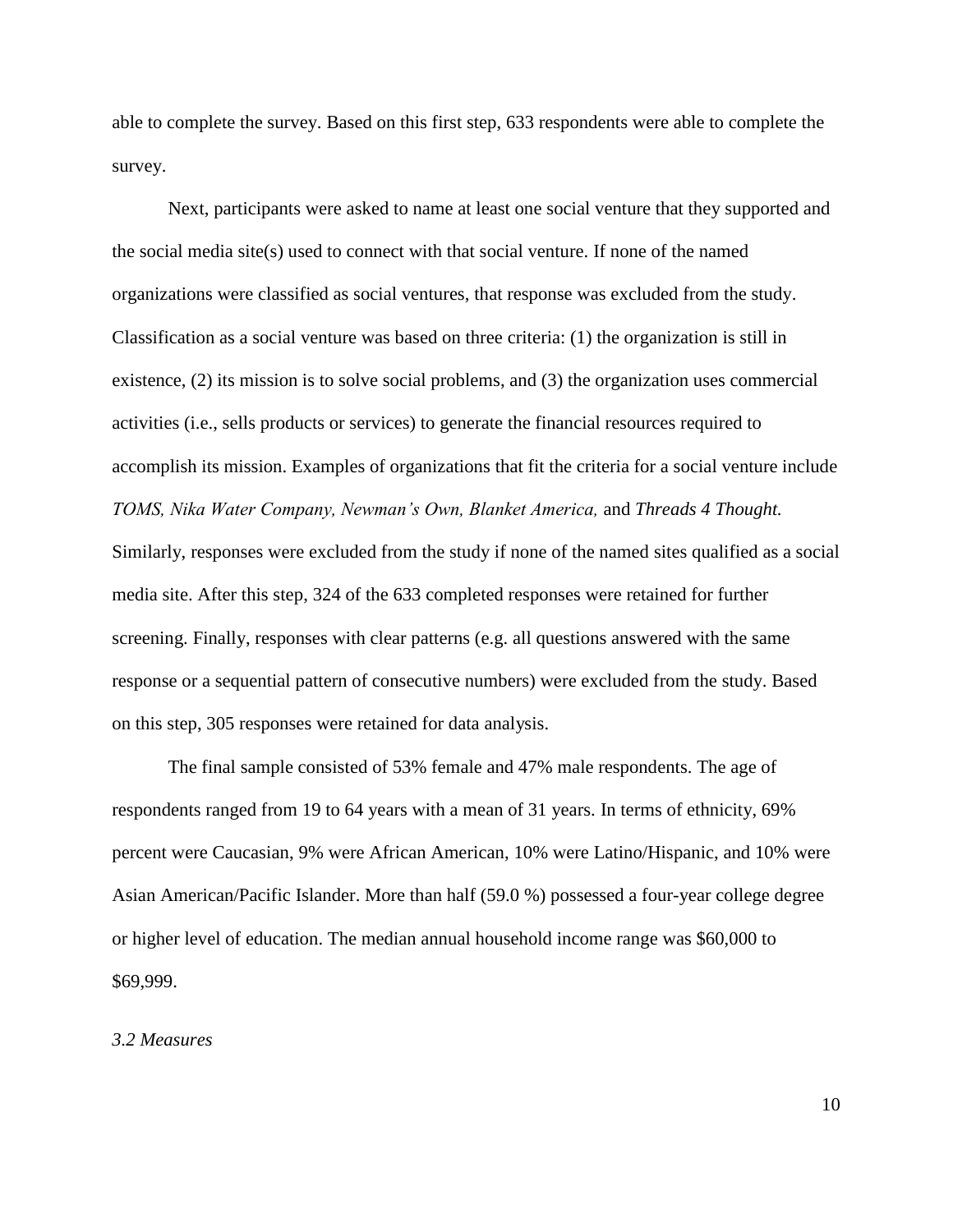The variables examined in this study are create, connect, and control (the 3 Cs); willingness to donate; willingness to volunteer; cause participation intention; and cause participation intention via social media. All measures were adapted from previous studies that employed Likert-type scales (1=*strongly disagree*; 7=*strongly disagree*), except for create and willingness to volunteer. Create was measured using four items from Karahasanović et al. (2009) with a seven-point frequency scale where  $1 = never$  and  $7 = daily$ . Connect was measured using eight items from Pagani, Hofacker, and Goldsmith (2011) and Kim, Shim, and Ahn (2011). Control was measured using a three-item scale from Wang, Woo, Quek, Yang, and Liu (2012). Willingness to donate was measured using a four-item scale from Merchant, Ford, and Sargeant (2010). Willingness to volunteer was measured using three items from White and Peloza (2009) with seven-point scales where  $1 = \text{very}$  *unlikely* and  $7 = \text{very}$  *likely*,  $1 = \text{not}$  *inclined* and  $7 = \text{very}$ *inclined*, and 1 = *not willing* and 7 = *very willing*, respectively. Cause participation intention and cause participation intention via social media sites were each measured using a three-item scale from Grau and Folse (2007); the latter was adapted to reflect the use of social media sites. A complete list of measurement items can be found in the Appendix.

#### **4. Data Analysis and Results**

All measurement items showed good inter-item reliability (Cronbach's alpha > .85). Two items for *connect* were removed because they were highly correlated with items that measured other factors. Confirmatory factor analysis was performed to examine reliability and validity. The measurement model yielded a good model fit  $(\chi^2/df = 586.7/278, CFI = .957, NFI = .923,$ RMSEA = .06; according to Hair, Black, Babin, & Anderson, 2009). Examination of factor loadings, average variance extracted (AVE), and squared correlations supported the validity of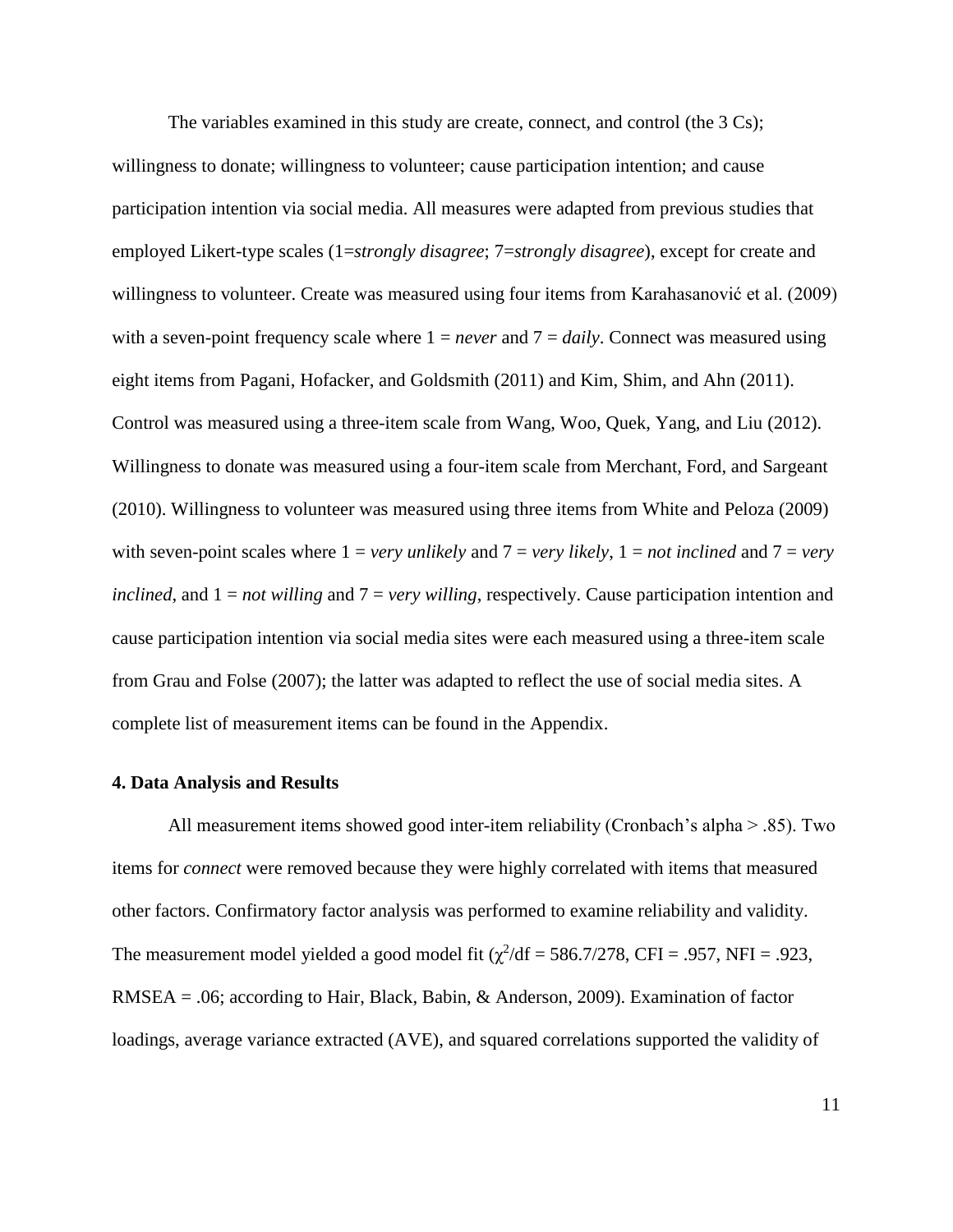the measures. A complete list of factor loadings can be found in the Appendix. The AVE and correlation results are shown in Table 1.

#### <Table 1 about here>

#### *4.1 Segmenting by the 3Cs*

In order to segment consumers into homogeneous groups based on the 3 Cs (create, connect, and control), cluster analysis was performed according to the method suggested by Hair, Black, Babin, and Anderson (2009). Cluster analysis has been used previously by marketing scholars to identify marketplace segments (e.g., Kim, 2005; Oyedele & Minor, 2011). First, to determine a clustering solution, a hierarchical cluster analysis was performed using survey data for the 3 Cs. Distances between cases (i.e., consumers) were calculated according to the squared Euclidean distance measure. Using the elbow principle, the best clustering solution of four clusters was determined. The four clusters were assigned the following names: *social observers*, *active contributors*, *social connectors*, and *moderate contributors.* Next, discriminant analysis revealed that 99% of the cases were classified, providing additional support for the four-cluster solution. A Wilks' lambda value of .066 suggested significant differences among the four clusters explained by the model. Finally, cluster analysis using a *k*-means algorithm was conducted to determine the cluster centroids. The mean values of the 3 Cs for each cluster are shown in Table 2.

#### <Table 2 about here>

#### *4.2Cluster profiles*

The first cluster, social observers*,* consisted of 66 respondents (21.63% of the total sample). The mean score for the *control* variable was 5.53, indicating that this group of consumers feels that social venture social media sites are secure places where they can openly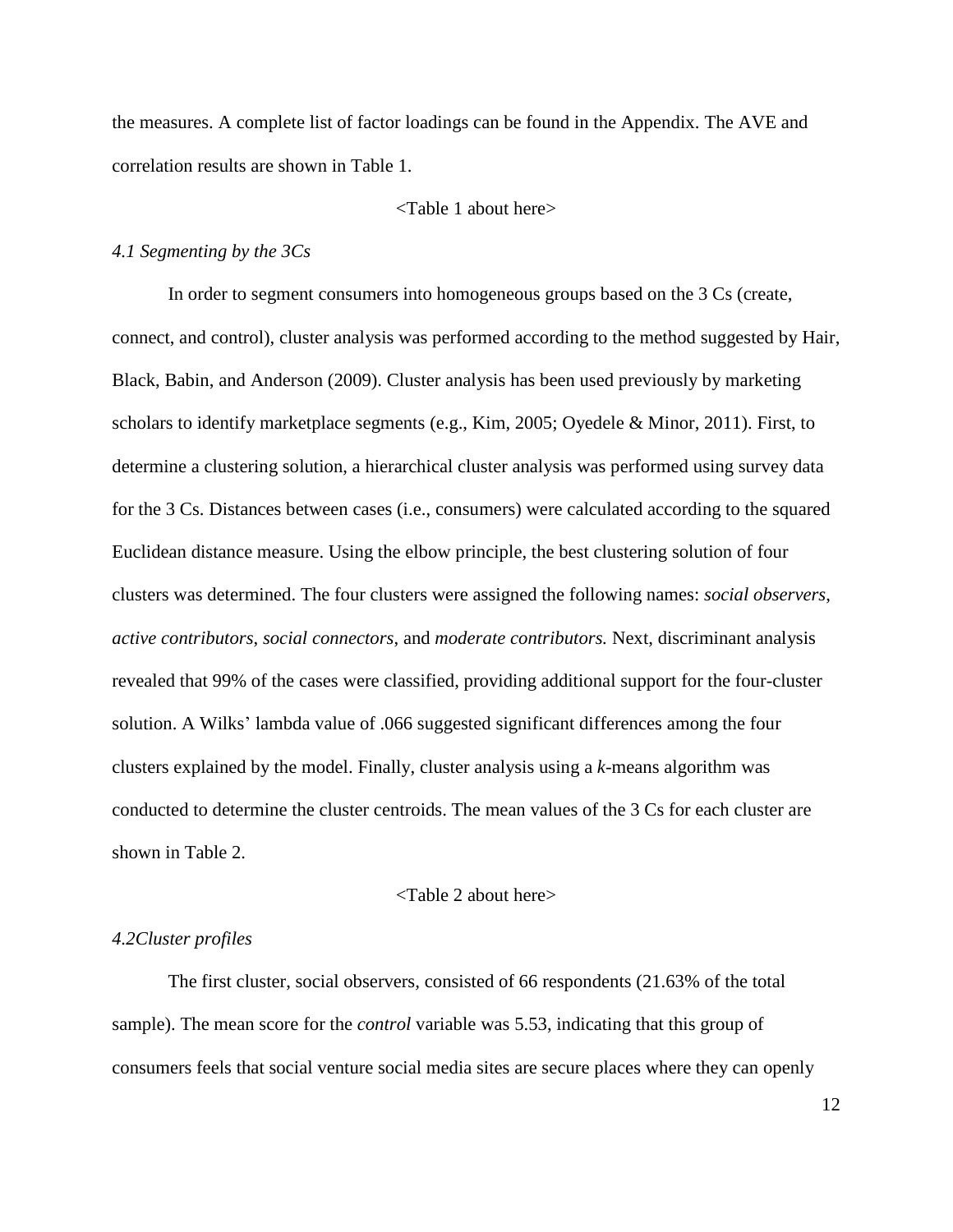express their opinions. However, the mean scores for create (2.25) and connect (2.87) suggest that members of this group do not actively post opinions, share information, or connect with other consumers. Instead, the scores suggest that members of this group feel more comfortable with passive participation on social ventures' social media sites. In addition, the mean scores for create and connect were significantly lower for this group than for the other three clusters.

The second cluster, active contributors, consisted of 89 respondents (29.18% of the total sample). This group is characterized by high mean scores for all 3 Cs: 5.90, 5.47, and 6.27 for create, connect, and control, respectively. The results suggest that active contributors use social media to meet new friends and stay connected with friends and that they often contribute to social ventures' social media sites by creating or posting text or photos. In addition, the results suggest that active contributors believe these social media sites provide a friendly environment for meeting people and for the free expression of opinions.

The third cluster, social connectors, is the largest of the four groups, consisting of 114 respondents (37.37% of the total sample). Similar to social observers, social connectors had a high mean score for control (6.27). They also had a high mean score for connect (5.47), but a low mean score for create (3.12). This suggests that members of this group enjoy keeping in touch with friends and getting to know new friends on social media sites, but do not actively post photos, share links, or express their opinions.

The fourth cluster, moderate contributors, consisted of 36 respondents (11.80% of the total sample). This group of consumers had similar scores for all 3 Cs, but the scores were lower than those of the other three groups. The mean scores for create, connect, and control were 4.02, 4.09, and 4.69, respectively. The results suggest that moderate contributors tend to stay connected and contribute to social media sites using text, photos, and links to a moderate extent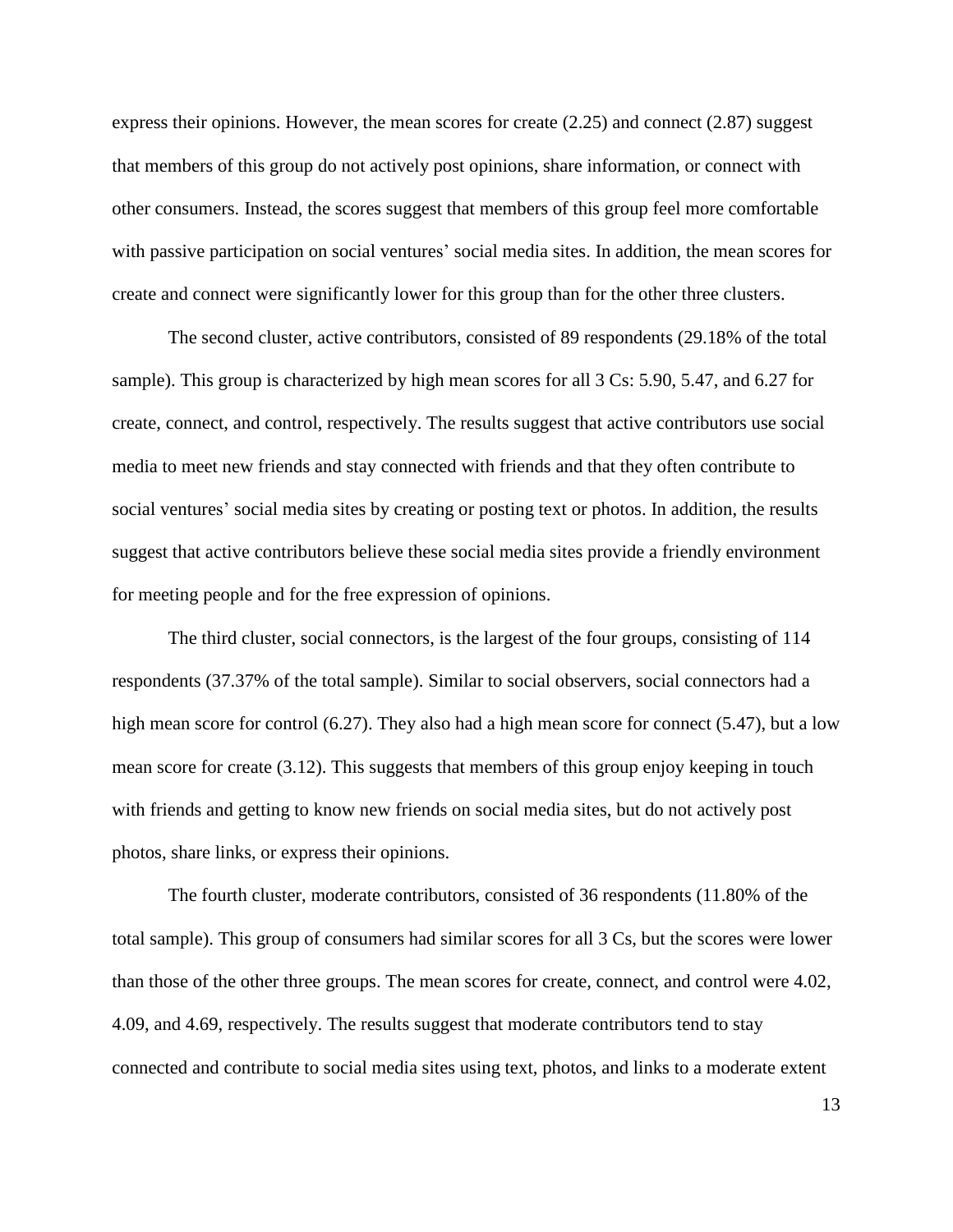and that they believe they can express themselves somewhat freely on the social media sites. Figure 1 provides a graphical representation of the mean scores for the 3 Cs (create, connect, and control) for all four cluster groups.

## <Figure 1 about here>

To further illustrate the social media habits of the four consumer groups identified by the clusters, we ran a descriptive analysis of survey data showing frequency of social media site visits and social media skill level. The results are shown in Figures 2 and 3, respectively. Respondents across the four clusters had similar social media habits. Most respondents reported visiting social media sites several times a day. Frequencies ranged from 61.11% for moderate contributors to 70.45% for active contributors. On the other hand, 2.78% of moderate contributors reported using social media less than once a month, whereas no respondents from the other three groups reported such low usage.

## <Figure 2 about here>

Self-reported skill levels for using social media varied somewhat among the four groups. The majority of social observers, active contributors, and social connectors considered themselves to be very skilled at using social media, with frequencies ranging from 56.14% for social connectors to 62.12% for social observers. On the other hand, only 36.12% of moderate contributors rated themselves as very skilled, while 50.00% rated themselves as skilled. In addition, more moderate contributors rated themselves as unskilled (5.56%) or very unskilled (8.33%) at using social media, compared to the other three groups.

#### <Figure 3 about here>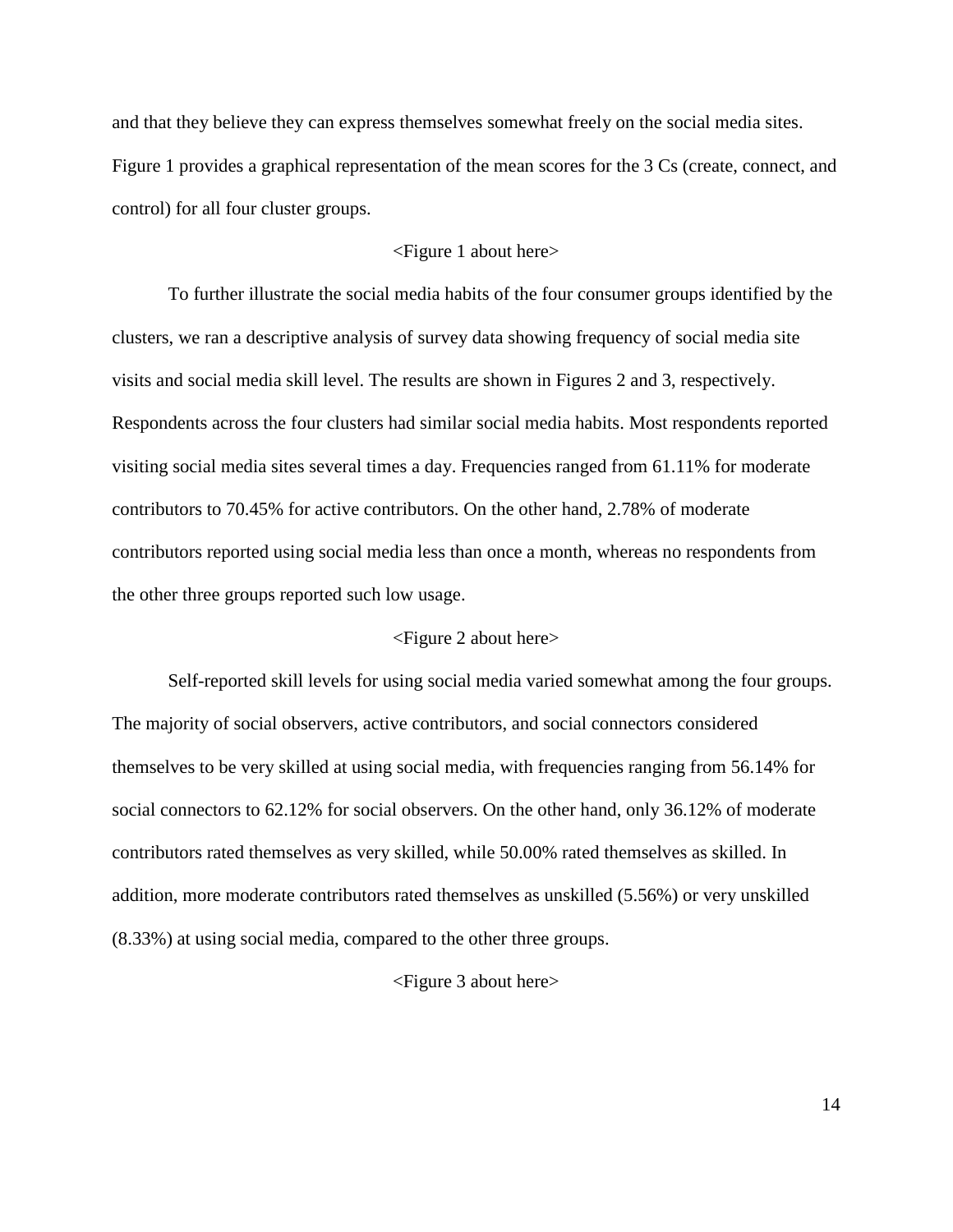#### *4.3 Ad-hoc analysis*

An ad-hoc analysis was performed to evaluate the distinctiveness of the clusters in terms of four supporting behaviors: willingness to volunteer, willingness to donate, cause participation intention, and cause participation intention via social media. Although few social ventures have active volunteer programs or donation drives, the inclusion of willingness to volunteer and willingness to donate in the ad-hoc analysis may present social ventures with new avenues for reaching their goals of supporting a cause.

Table 3 shows the mean values for supporting behavior in each cluster. The results of the discriminant analysis revealed significant differences across the clusters. Examining differences in supporting behaviors across the clusters is not only important for validating the distinctiveness among the groups, but also necessary for identifying the practical and academic implications of the results.

#### <Table 3 about here>

The results show that social observers and moderate contributors had similar mean scores for willingness to volunteer (5.10 and 4.81, respectively), willingness to donate (5.10 and 4.81, respectively), and cause participation intention via social media sites (4.82 and 4.72, respectively). However, social observers, who perceive more control over the social media environment (as suggested by higher mean scores for control), had higher mean scores for social cause participation intention than moderate contributors (5.61 vs. 4.83, respectively).

In addition, while active contributors and social connectors do not show significant differences in the supporting behaviors, they both have high mean scores of willingness to volunteer (5.95 and 5.73, respectively), willingness to donate (6.11 and 6.21, respectively), cause participation intention via social media (6.09 and 6.01, respectively), and intention to participate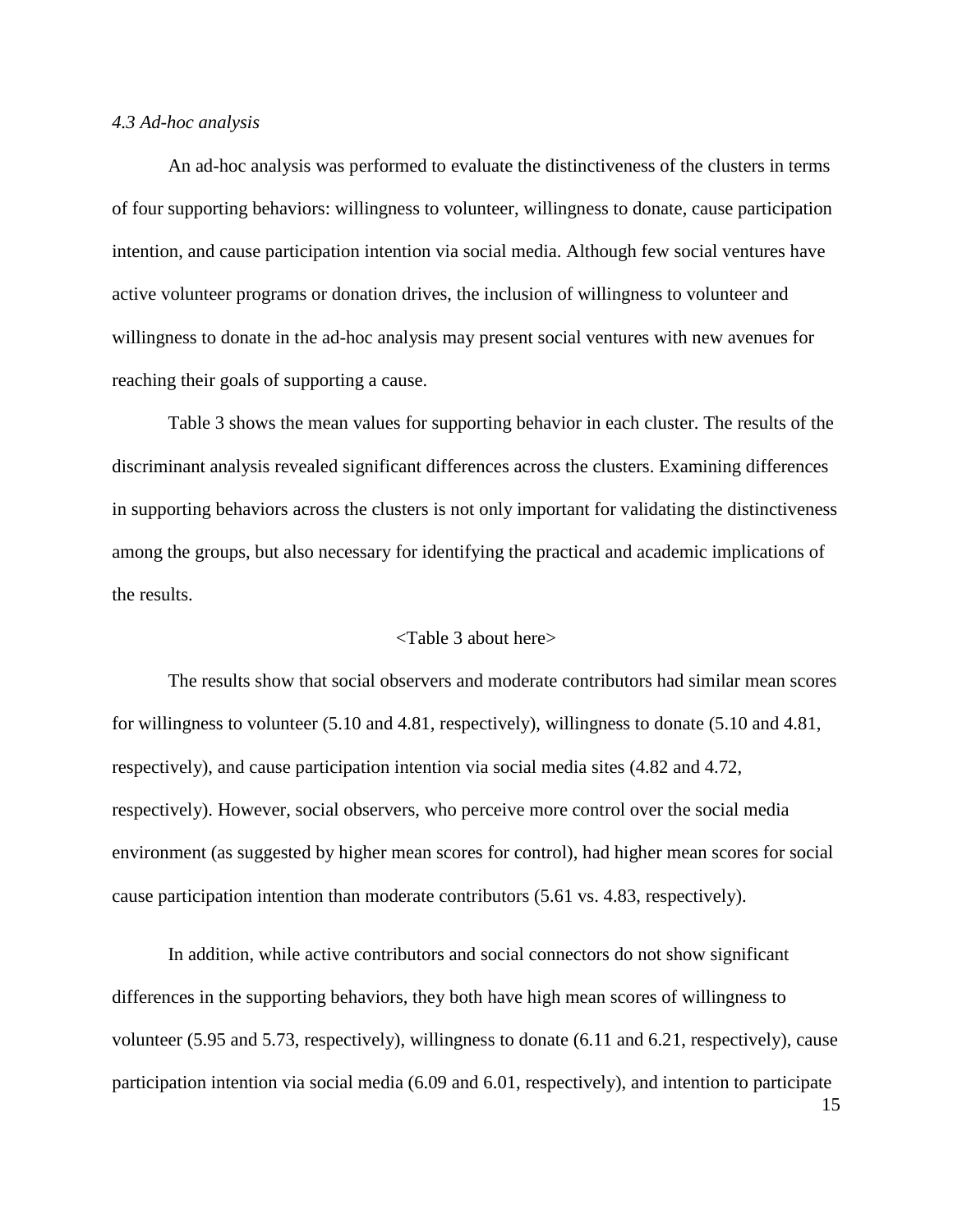in the causes initiated by the social ventures (6.16 and 6.13, respectively). Although active contributors and social connectors did not show significant differences in supporting behaviors, both clusters demonstrated significantly higher willingness and intention to support the social ventures when compared to social observers and moderate contributors.

#### **5. Discussion and Implications**

The purpose of this study was twofold: (1) to identify segments of social venture consumers based on social media usage and (2) to examine differences between segments in terms of consumer supporting behaviors. The findings of this study suggest that consumers of social ventures are not homogenous in their use of social media sites and can be grouped into four distinctive segments based on the 3 Cs: *connecting* to social ventures' social media sites, *creating* various forms of content, and perceptions of *control* over the user experience in social media environments.

The four consumer segments identified in this study are *social observers, active contributors, social connectors*, and *moderate contributors*. The results suggest that social observers are not interested in connecting with other users and do not actively contribute to social ventures' social media sites, despite their high level of comfort with using social media sites. Based on these findings we suggest that social observers are social media introverts, who shy away from group association and peer group activities. Compared to social observers, moderate contributors have a slightly greater tendency to contribute content to social media sites, and they are more socially oriented. In addition, moderate contributors are more likely to perceive social media sites as providing a safe and friendly environment where they can interact with others and contribute to the site. Active contributors were characterized by a higher tendency to connect with others and to make active contributions to social media sites by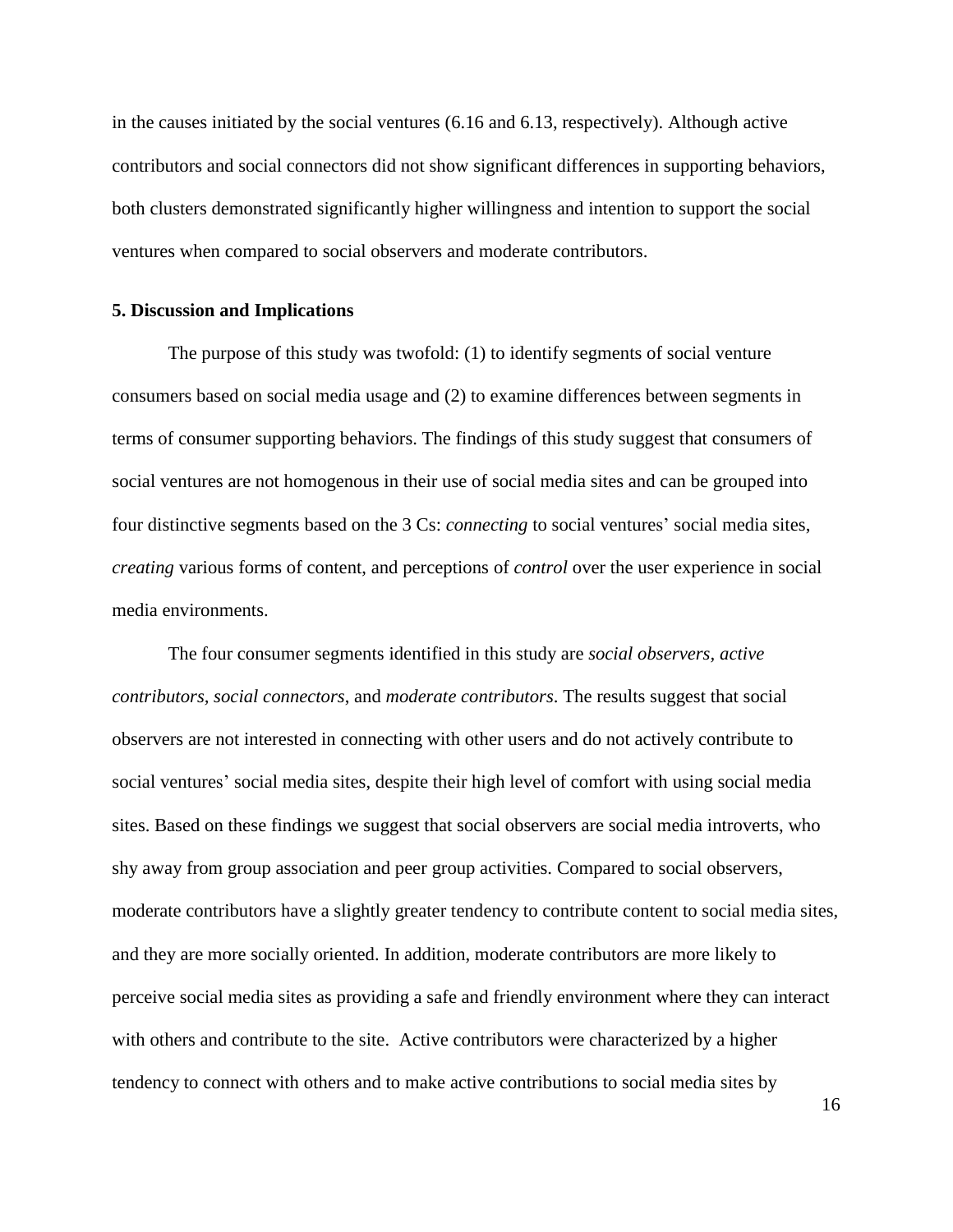creating and uploading content such as text, photos, images, and videos. These findings suggest that active contributors are more receptive to and participate more with social ventures compared to social observers and moderate contributors. Based on our findings, we suggest active contributors are social media extroverts who enjoy - social interactions and strive to maintain ongoing interpersonal relationships with social ventures through content creation and social connections with other consumers. The fourth consumer segment identified in this study, social connectors, had high scores for connectedness, reflecting a high level of connection with other users through social ventures' social media sites. However, compared to active contributors, social connectors are less likely to express themselves on social media, as indicated by lower scores for content contribution to social media sites (i.e., the *create* dimension).

Differences in consumer supporting behaviors among the four segments of participants identified in this study were also examined. With regard to volunteering and donating, no differences were found between social observers and moderate contributors or between active contributors and social connectors. However, the latter two groups (active contributors and social connectors) showed greater willingness to volunteer and donate than the former two groups (social observers and moderate contributors). The same result was found for cause participation intention via social media sites: scores for active contributors and social connectors were not significantly different, but were higher than the scores for social observers and moderate contributors (which were also not significantly different). In terms of cause participation intention, active contributors were not significantly different from social connectors, but the two segments were higher than social observers and moderate contributors. Moderate contributors were least likely to respond to the social venture's cause-related campaign.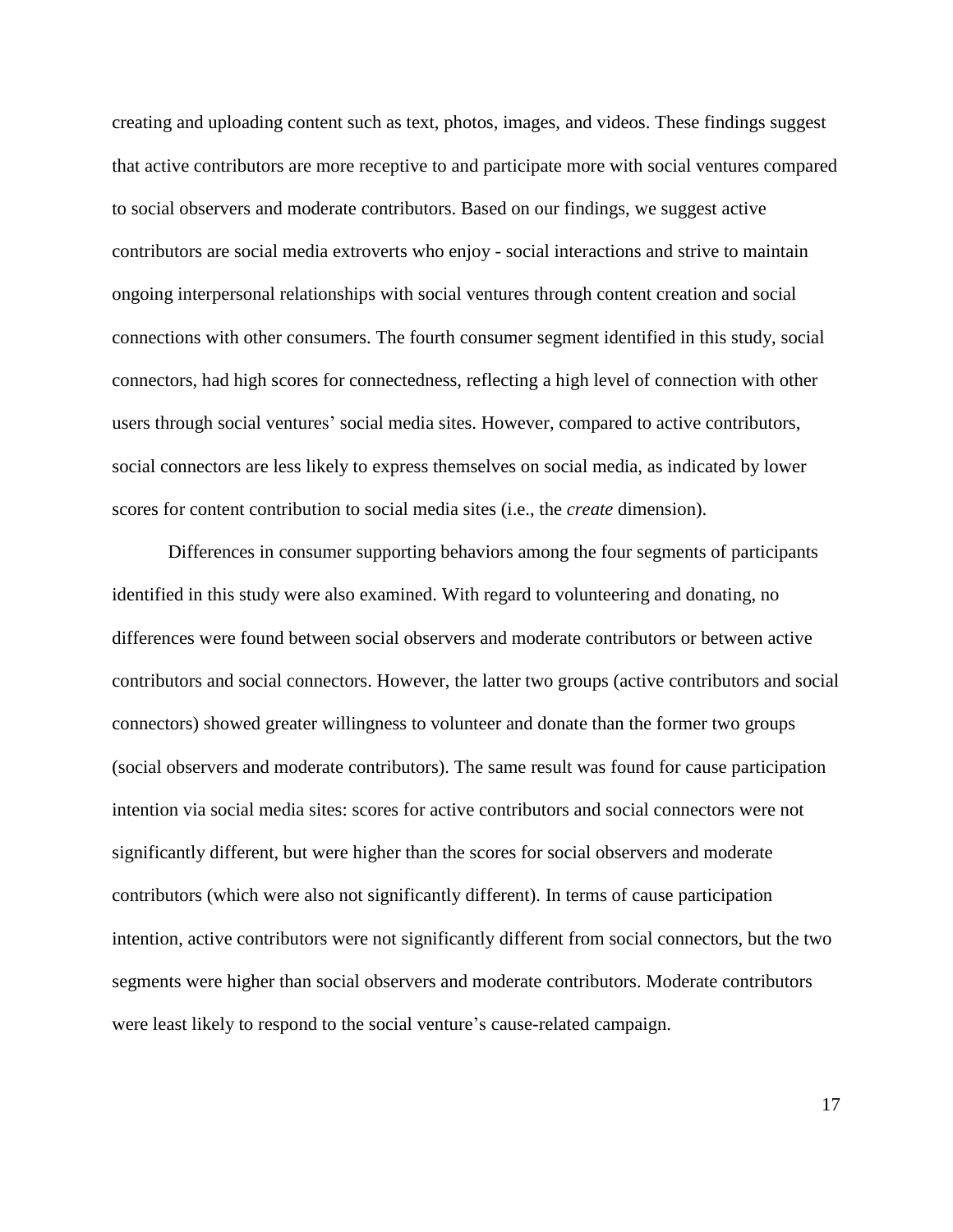The findings of this study have several implications for the management of social venture. First, the results provide social venture marketers and managers with a mechanism to clearly identify different segments of consumers by categorizing them according to social media usage. The results show that social venture consumers can be meaningfully grouped into four distinct segments based on social media usage that also differ in terms of consumer supporting behaviors. Marketers and managers are advised to design their marketing strategies around the unique characteristics of these four groups in order to enhance the efficiency of their marketing communications. For example, a successful social media campaign geared towards active contributors may require the creation of an integrated, multi-tiered social media platform allowing more opportunities for self-creation, which helps organizations gain mass visibility. Importantly, while the four segments showed distinctions in terms of scores for the 3 Cs (create, connect, and control), respondents across the four segments had similar social media site visit frequencies and self-reported social media skill levels. Instead of targeting consumer groups that are social-media savvy, organizations and researchers should consider social media site usage for more meaningful segmentation.

Second, the findings of this study speak to the importance of commercializing socialcause marketing. Just as *TOMS' Community* successfully involves student and communities in raising awareness for their primary causes, incorporating donation and volunteer programs as part of a social venture's marketing strategy may help them reach a broader customer base that would not otherwise be considered as potential consumers.

Third, the findings suggest that social ventures should use their social media sites to maintain lasting relationships with consumers who support their social cause. For example, a social venture could develop a *Google+* community to initiate direct communication between the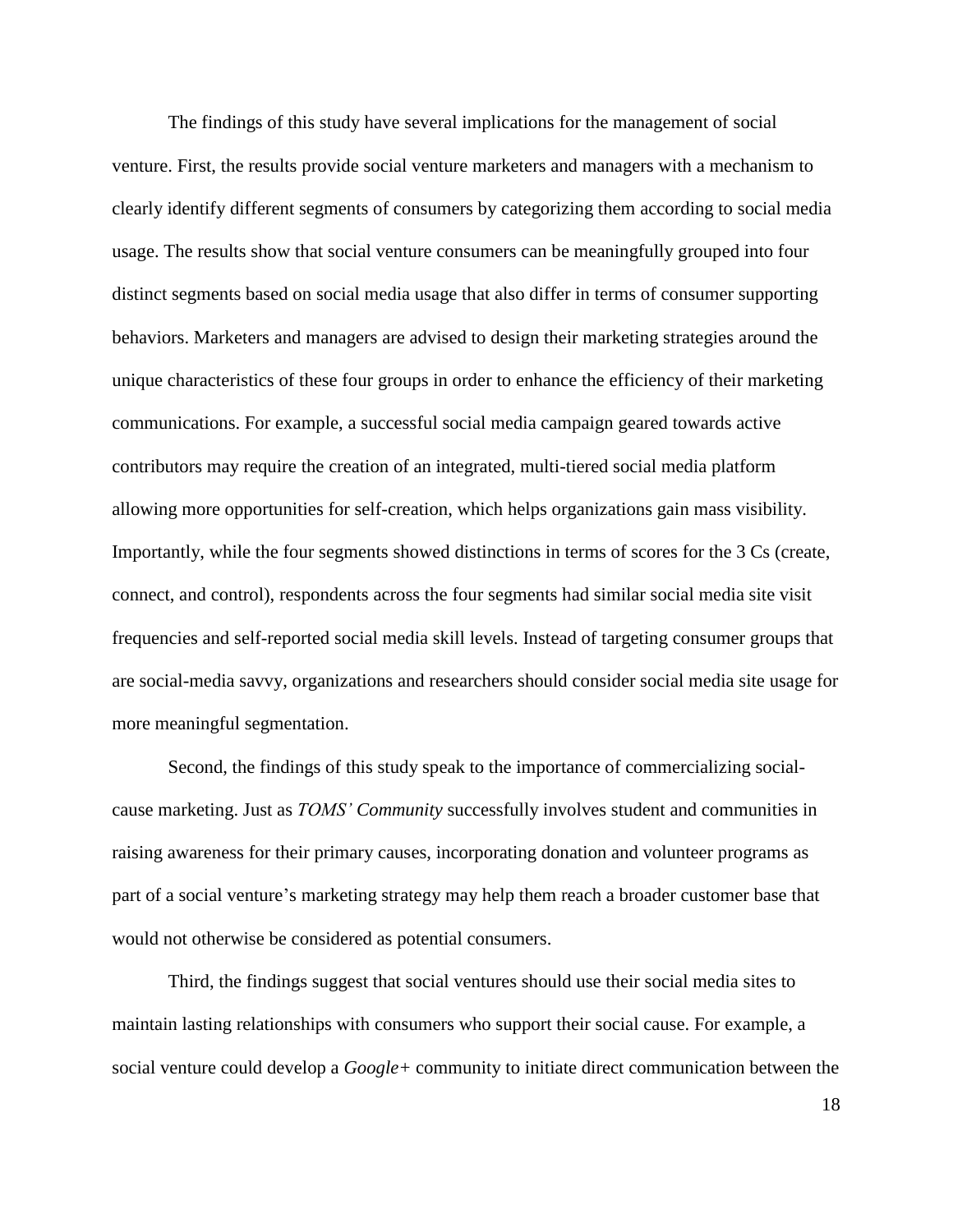organization and its consumers and among supporting consumers. This type of strategy allows social ventures to respond immediately to questions and suggestions from consumers, but more significantly, it enables social ventures to put active consumers to work by getting them to post, like, and retweet cause-related messages to their own social networks.

Finally, the findings of this study suggest that engaging consumers through the dimensions of connect and control is an important marketing strategy. Social ventures must create an online environment where consumers feel comfortable and where a sense of community motivates them to stay in touch with others who are interested in the same social causes.

This study is not without limitations, which open up a meaningful direction for future study. This study focused on the 3 Cs of consumer social media site usage – create, connect, and control – rather than comparing consumer behaviors across different social media platforms. While consumer behaviors may differ from one social media platform to another (e.g., actively posting updates on *Twitter* while remaining quiet on *Facebook*), not all social media platforms are used equally by all social ventures. The possibility existed that certain social media platforms would be under-represented by the social ventures included in our study sample, which could bias the results of analyses based on specific social media sites. However, given that different social media sites emphasize different aspects of consumer interaction (e.g., *Instagram* is a visual experience, *Twitter* has rapid response times), future studies may consider examining individual behaviors associated with specific social media platforms, particularly the most popular ones, as a basis for segmenting consumers.

# **Acknowledgement**

All authors contributed equally to this study.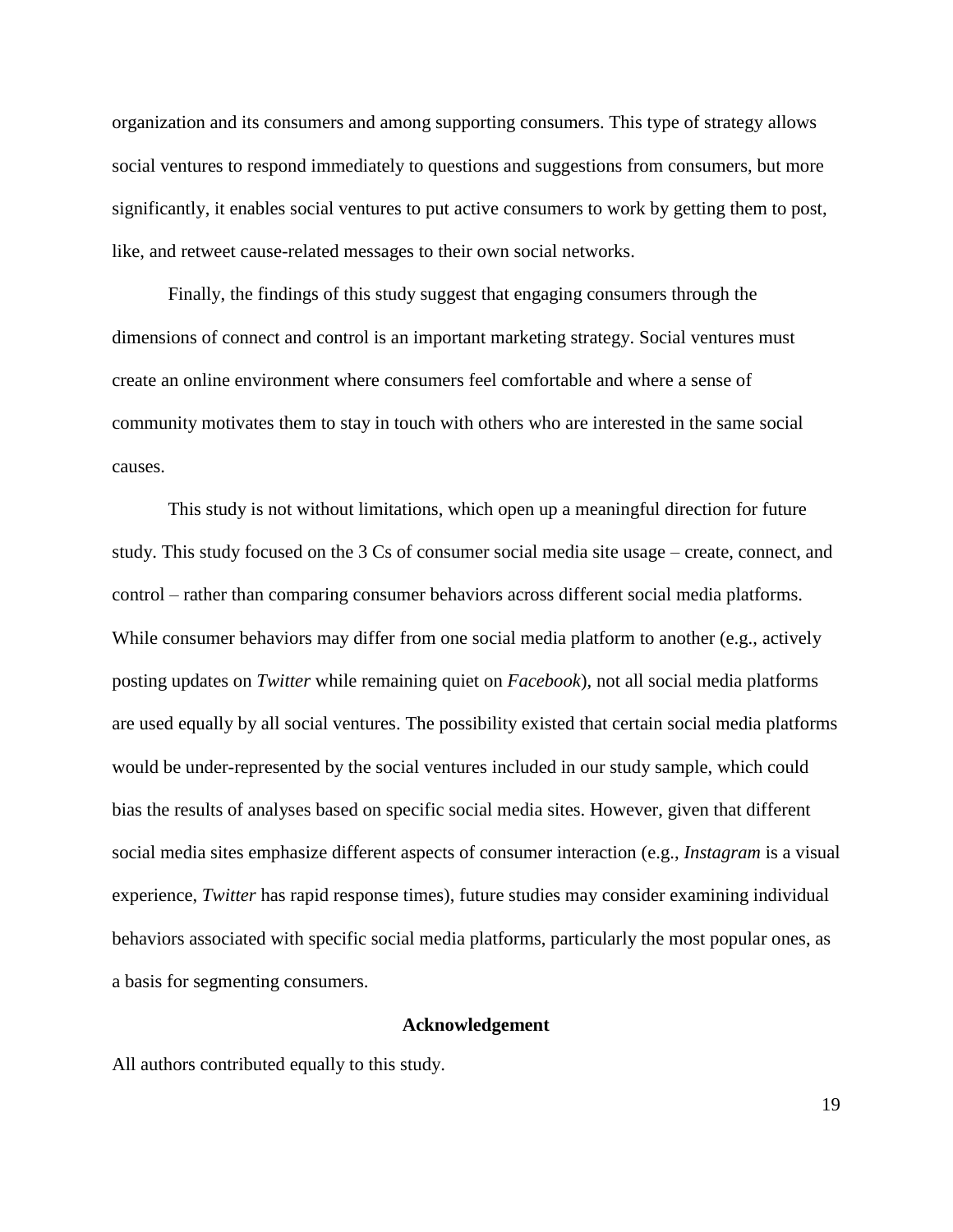#### **References**

- Bendapudi, N., Singh, S. N., & Bendapudi, V. (1996). Enhancing helping behavior: An integrative framework for promotion planning. *Journal of Marketing, 60*, 33-49.
- Borzaga, C., & Defourny, J. (Eds.). (2001). *The emergence of social enterprise.* New York, NY: Routledge.
- Dart, R. (2004). The legitimacy of social enterprise. *Nonprofit Management*, *14*(4), 411-424.
- De Vries, L., Gensler, S., & Leeflang, P. S. H. (2012). Popularity of brand posts on brand fan pages: an investigation of the effects of social media marketing. *Journal of Interactive Marketing, 26*(2), 83–91.
- Dees, J. G. (1998). Enterprising nonprofits. *Harvard Business Review*, *76*(1), 54-67.
- Di Domenico, M., Haugh, H., & Tracey, P. (2010). Social bricolage: Theorizing social value creation in social enterprises. *Entrepreneurship Theory and Practice*, *34*(4), 681–703.
- eMarketer.com (2013, June 18). Social networking reaching nearly one in four around the world. Retrieved from: http://www.emarketer.com/Article/Social-Networking-Reaches-Nearly-One-Four-Around-World/1009976
- Grau, S. L., & Folse, J. A. G. (2007). Cause-related marketing (CRM): The influence of donation proximity and message-framing cues on the less-involved consumer. *Journal of Advertising*, *36*(4), 19-33.
- Hair, J. F., Black, W. C., Babin, B. J., & Anderson, R. E. (2010). *Multivariate data analysis* (7th ed.). Upper Saddle River, NJ: Prentice Hall.
- Hall-Phillips, A., Chung, T., Park, J., Anaza, N. A., & Rathod, S. R. (2013). Exploring supporter-social entrepreneurial firm identification through social media. Global Research Symposium on Marketing and Entrepreneurship. Boston, MA.
- Heinonen, K. (2011). Consumer activity in social media: Managerial approaches to consumers' social media behavior. *Journal of Consumer Behaviour*, *10*, 356–364.
- Hoffman, D. L., & Fodor, M. (2010). Can you measure the ROI of your social media marketing. *MIT Sloan Management Review, 52*(1), 41-49.
- Hoffman, D. L., & Novak, T. P. (2012, January 12). Why do people use social media? Empirical findings and a new theoretical framework for social media goal pursuit. Retrieved from: http://papers.ssrn.com/sol3/papers.cfm? abstract\_id=1989586
- Karahasanović, A., Brandtzæg, P. B., Heim, J., Lüders, M., Vermeir, L., Pierson, J., . . . Jans, G. (2009). Co-creation and user-generated content–elderly people's user requirements. *Computers in Human Behavior*, *25*(3), 655–678.
- Kim, A. J., & Ko, E. (2012). Do social media marketing activities enhance customer equity? An empirical study of luxury fashion brand. *Journal of Business Research, 65*(10), 1480–1486.
- Kim, H.-S. (2005). Consumer profiles of apparel product involvement and values*. Journal of Fashion Marketing and Management, 9*(2), 207-220.
- Kim, J., Shim, J., & Ahn, K. (2011). Social networking service: Motivation, pleasure, and behavioral intention to use. *Journal of Computer Information Systems*, *51*(4), 92–101.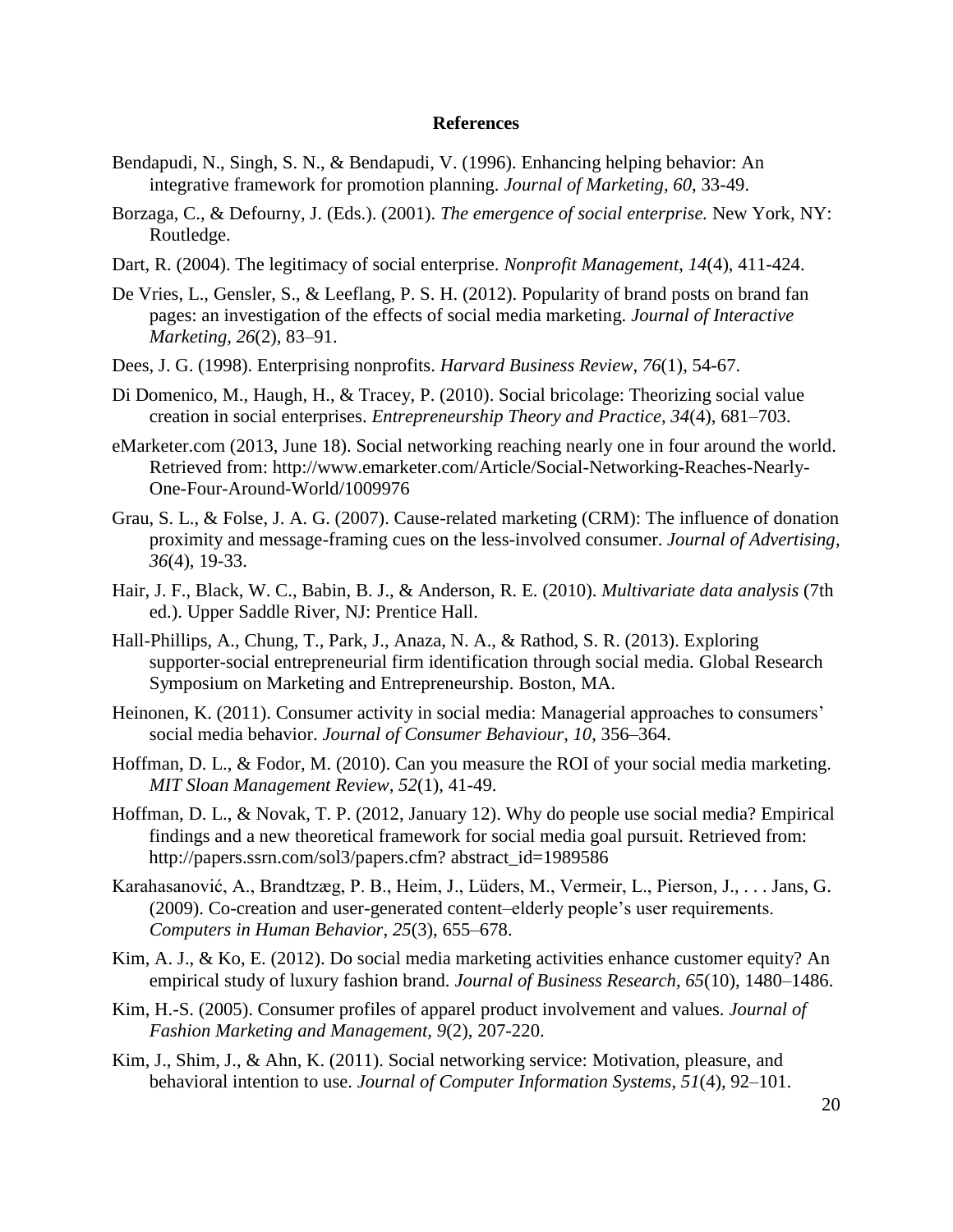- Lafferty, B. A. (1996). Cause-related marketing: Does the cause make a difference in consumers' attitudes and purchase intentions toward the product? In M. Brucks  $\&$  D. MacInnis (Eds.), *Advances in Consumer Research*. Working paper presented at the Association for Consumer Research Conference, Provo, UT. (Vol. 24, p. 113). Duluth, MN: Association for Consumer Research.
- Mair, J., & Martí, I. (2006). Social entrepreneurship research: A source of explanation, prediction, and delight. *Journal of World Business*, *41*(1), 36–44.
- Merchant, A., Ford, J. B., & Sargeant, A. (2010). "Don't forget to say thank you": The effect of an acknowledgement on donor relationships. *Journal of Marketing Management*, *26*(7-8), 593–611.
- Minton, E., Lee, C., Orth, U., Kim, C.-H., & Kahle, L. (2012). Sustainable marketing and social media. *Journal of Advertising, 41*(4), 69-84.
- Norman, A. T., & Russell, C. A. (2006). The pass-along effect: Investigating word-of-mouth effects on online survey procedures. *Journal of Computer*‐*Mediated Communication, 11*(4), 1085-1103.
- Obar, J., Zube, P., & Lampe, C. (2012). Advocacy 2.0: An analysis of how advocacy groups in the United States perceive and use social media as tools for facilitating civic engagement and collective action. *Journal of Information Policy*, *2*, 1-25.
- Oyedele, A., & Minor, M. S. (2011). Customer typology: 3D virtual world. *Journal of Research in Interactive Marketing, 5*(1), 29-49.
- Pagani, M., Hofacker, C. F., & Goldsmith, R. E. (2011). The influence of personality on active and passive use of social networking sites. *Psychology and Marketing*, *28*(5), 441–456.
- Peredo, A. M., & Chrisman, J. J. (2006). A theory of community-based enterprise. *The Academy of Management Review*, *31*(2), 309–328.
- Strahilevitz, M., & Myers, J. (1998). Donations to charity as purchase incentives: How well they work may depend on what you are trying to sell. *Journal of Consumer Research, 24*(4), 434-446.
- The Case Foundation. (2013). The 2013 millennial impact report. Retrieved from http://www.themillennialimpact.com/research
- Waggener Edstrom Worldwide Inc. (2013). Digital persuasion: How social media motivates action and drives support for causes. Retrieved from http://waggeneredstrom.com/what-wedo/social-innovation/report-digital-persuasion/
- Wang, Q., Woo, H. L., Quek, C. L., Yang, Y., & Liu, M. (2012). Using the Facebook group as a learning management system: An exploratory study. *British Journal of Educational Technology*, *43*(3), 428–438.
- Waters, R. D., Burnett, E., Lamm, A., & Lucas, J. (2009). Engaging stakeholders through social networking: How nonprofit organizations are using Facebook. *Public Relations Review*, *35*(2), 102–106.
- White, K., & Peloza, J. (2009). Self-benefit versus other benefit marketing appeals: Their effectiveness in generating charitable support. *Journal of Marketing*, 73(4), 109-124.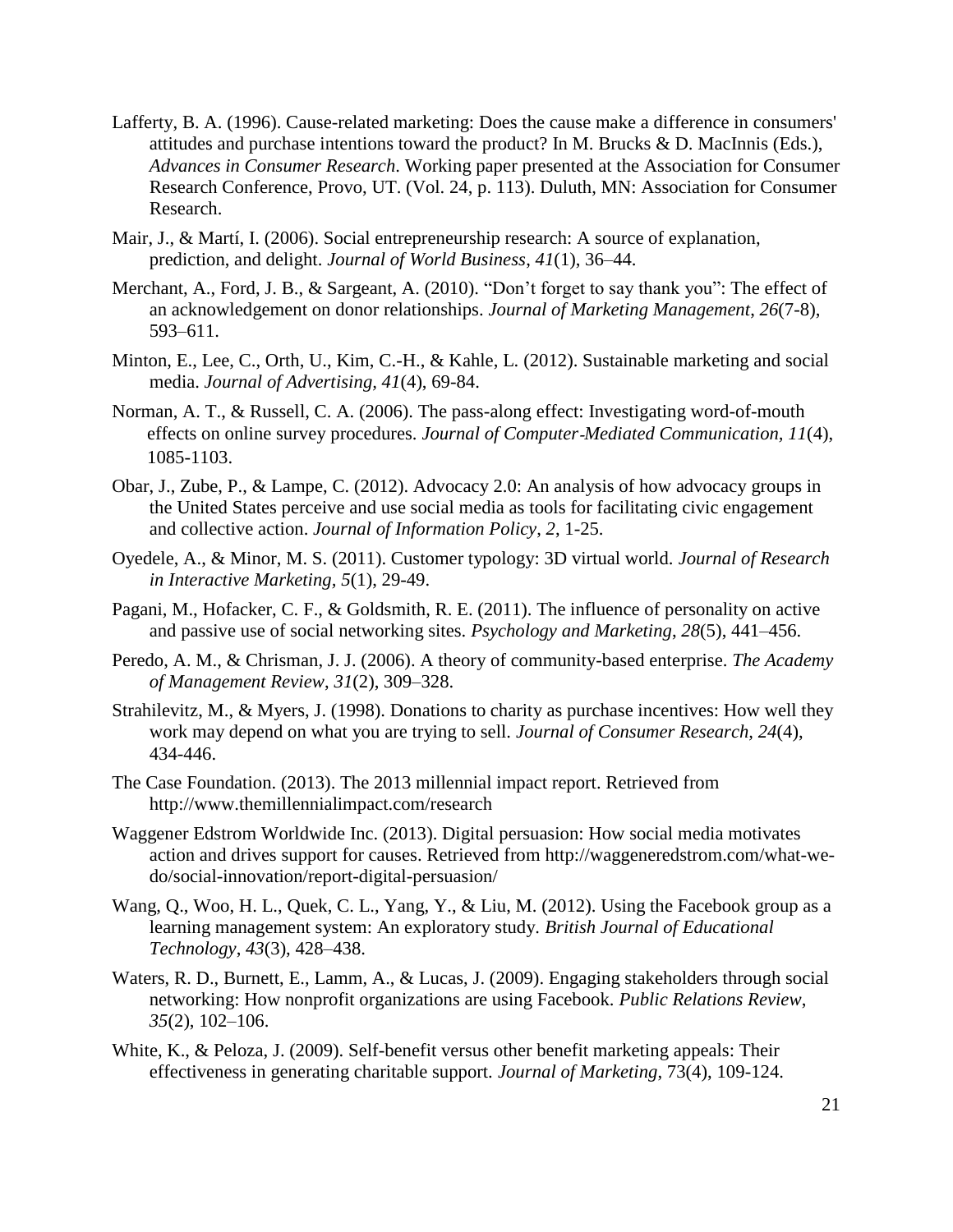|     |                                                            | 1        | 2        | 3        | 4        | 5        | 6        | 7     |
|-----|------------------------------------------------------------|----------|----------|----------|----------|----------|----------|-------|
| 1.  | Create                                                     | .776     |          |          |          |          |          |       |
| 2.  | Connect                                                    | $.507**$ | .713     |          |          |          |          |       |
| 3.  | Control                                                    | $.172**$ | $.398**$ | .662     |          |          |          |       |
| 4.  | Volunteer                                                  | $.222**$ | $.372**$ | $.450**$ | .804     |          |          |       |
| .5. | Donate                                                     | $.186**$ | $.406**$ | $.476**$ | $.683**$ | .833     |          |       |
| 6.  | Cause Participation<br>Intention via social<br>media sites | $.263**$ | $.501**$ | $.615**$ | $.614**$ | $.711**$ | .913     |       |
| 7.  | Cause Participation<br>Intention                           | $.135*$  | $.348**$ | $.661**$ | $.712**$ | $.650**$ | $.683**$ | .959  |
|     | Mean                                                       | 3.852    | 4.896    | 5.922    | 5.546    | 5.775    | 5.624    | 5.872 |
|     | Std. Dev.                                                  | 1.565    | 1.478    | .913     | 1.231    | 1.328    | 1.202    | .992  |
|     | Cronbach's alpha                                           | .930     | .937     | .850     | .923     | .951     | .868     | .856  |

*Note*: Numbers on the diagonal indicate the AVE of the variable. Numbers below the diagonal indicate the correlations.

\* *p* < .05 \*\* *p* < .01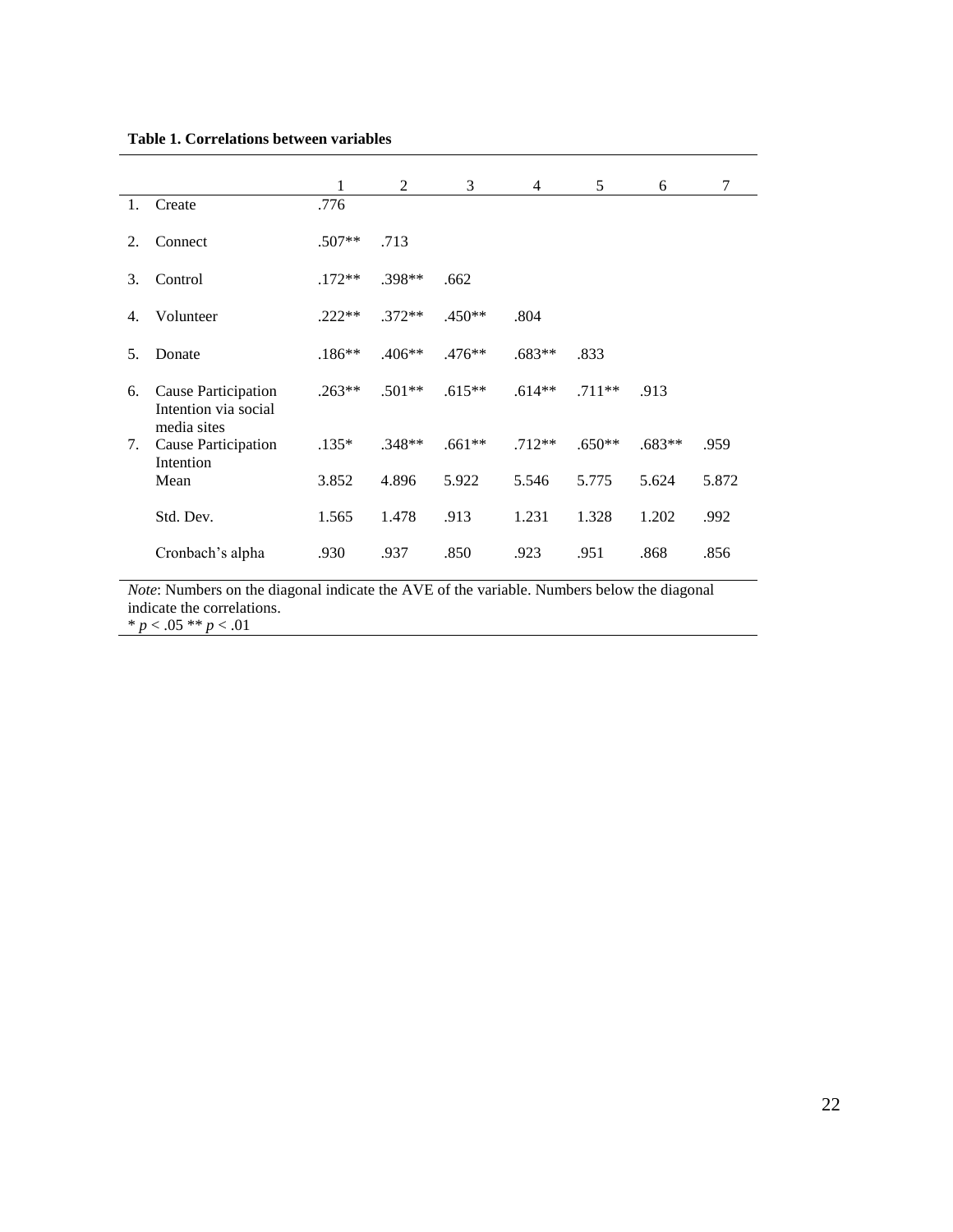| Cluster |                 |                                   |                                       |                                     |                                        |         |                                                                                                       |
|---------|-----------------|-----------------------------------|---------------------------------------|-------------------------------------|----------------------------------------|---------|-------------------------------------------------------------------------------------------------------|
|         | Overall<br>Mean | 1.Social<br>observers<br>$(n=66)$ | 2. Active<br>contributors<br>$(n=89)$ | 3.Social<br>connectors<br>$(n=114)$ | 4.Moderate<br>contributors<br>$(n=36)$ | F-test  | Pairwise<br>comparison <sup>a</sup>                                                                   |
| Create  | 3.85            | 2.25                              | 5.90                                  | 3.12                                | 4.02                                   | 431.91* | $1 \text{ vs. } 2, 3, 4$<br>$2 \text{ vs. } 1, 3, 4$<br>$3$ vs. $1, 2, 4$<br>$4 \text{ vs. } 1, 2, 3$ |
| Connect | 4.90            | 2.87                              | 5.99                                  | 5.47                                | 4.09                                   | 195.50* | $1 \text{ vs. } 2, 3, 4$<br>$2 \text{ vs. } 1, 3, 4$<br>$3$ vs. $1, 2, 4$<br>4 vs. 1, 2, 3            |
| Control | 5.92            | 5.53                              | 6.26                                  | 6.27                                | 4.69                                   | 54.06*  | $1 \text{ vs. } 2, 3, 4$<br>$2 \text{ vs. } 1, 4$<br>$3 \text{ vs. } 1, 4$<br>4 vs. 1, 2, 3           |

## **Table 2. Results of cluster analysis: Final mean scores of 3Cs and supporting behaviors (N=305)**

 $*$  p  $< 0.00$ 

<sup>a</sup>Pairwise comparisons of mean values that were significant at the .05 level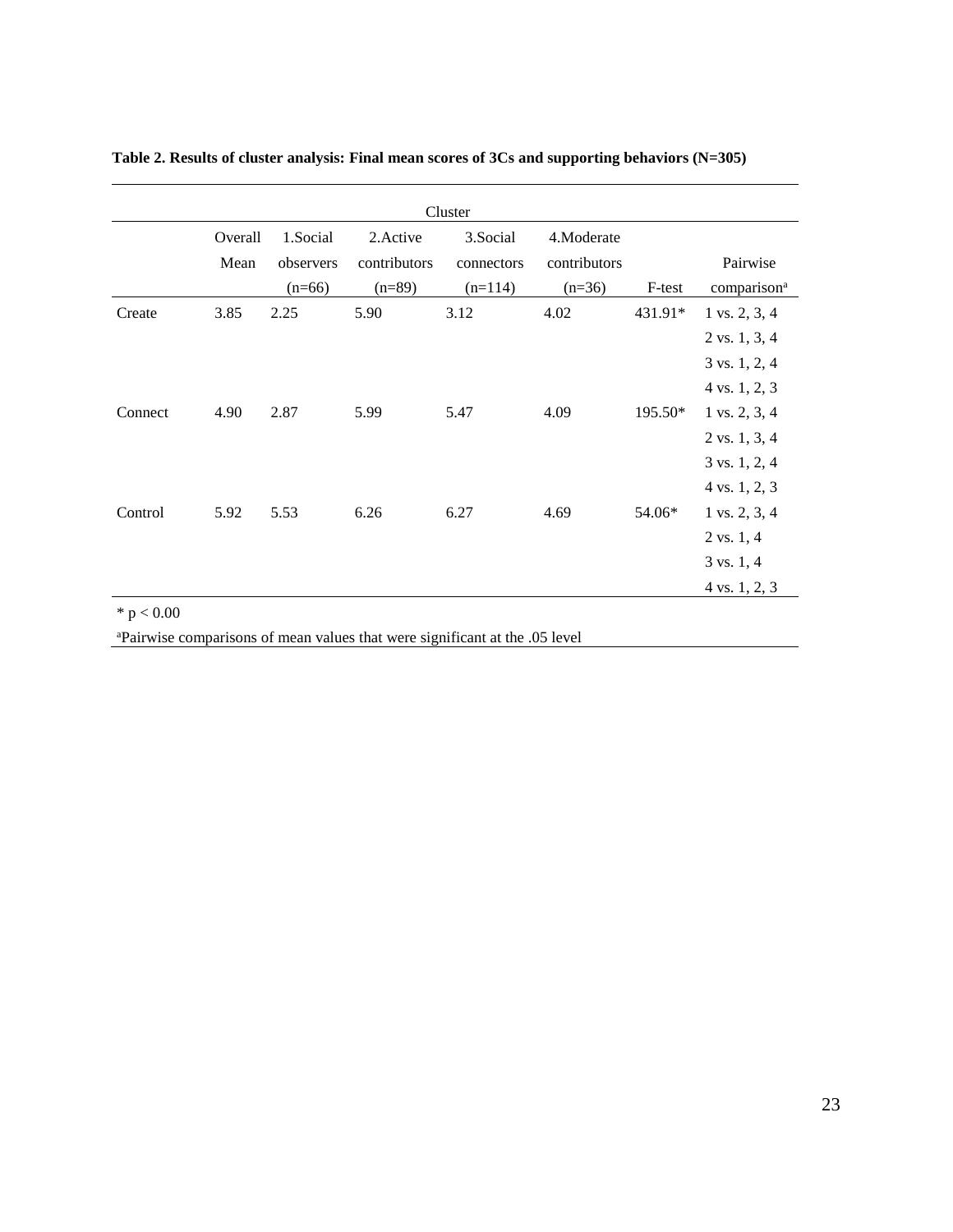| Cluster       |         |           |              |            |              |        |                          |
|---------------|---------|-----------|--------------|------------|--------------|--------|--------------------------|
|               | Overall | 1.Social  | 2. Active    | 3.Social   | 4.Moderate   |        |                          |
|               | Mean    | observers | contributors | connectors | contributors |        | Pairwise                 |
|               |         | $(n=66)$  | $(n=89)$     | $(n=114)$  | $(n=36)$     | F-test | comparison <sup>a</sup>  |
| Willingness   | 5.55    | 5.10      | 5.95         | 5.73       | 4.81         | 12.38* | 1 vs. 2, 3               |
| to Volunteer  |         |           |              |            |              |        | $2 \text{ vs. } 1, 4$    |
|               |         |           |              |            |              |        | $3 \text{ vs. } 1, 4$    |
|               |         |           |              |            |              |        | 4 vs. 2, 3               |
| Willingness   | 5.78    | 5.10      | 6.11         | 6.21       | 4.81         | 21.49* | 1 vs. 2, 3               |
| to Donate     |         |           |              |            |              |        | $2 \text{ vs. } 1, 4$    |
|               |         |           |              |            |              |        | $3 \text{ vs. } 1, 4$    |
|               |         |           |              |            |              |        | 4 vs. 2, 3               |
| Cause         | 5.62    | 4.82      | 6.09         | 6.01       | 4.72         | 32.58* | 1 vs. 2, 3               |
| Participation |         |           |              |            |              |        | $2 \text{ vs. } 1, 4$    |
| Intention via |         |           |              |            |              |        | 3 vs. 1, 4               |
| social media  |         |           |              |            |              |        | 4 vs. 2, 3               |
| site          |         |           |              |            |              |        |                          |
| Cause         | 5.87    | 5.61      | 6.16         | 6.13       | 4.83         | 24.34* | $1 \text{ vs. } 2, 3, 4$ |
| Participation |         |           |              |            |              |        | $2 \text{ vs. } 1, 4$    |
| Intention     |         |           |              |            |              |        | $3 \text{ vs. } 1, 4$    |
|               |         |           |              |            |              |        | 4 vs. 1, 2, 3            |

**Table 3. Results of ad-hoc discriminant analysis: Final mean scores of supporting behaviors (N=305)**

 $*$  p  $< 0.00$ 

<sup>a</sup>Pairwise comparisons of mean values that were significant at the .05 level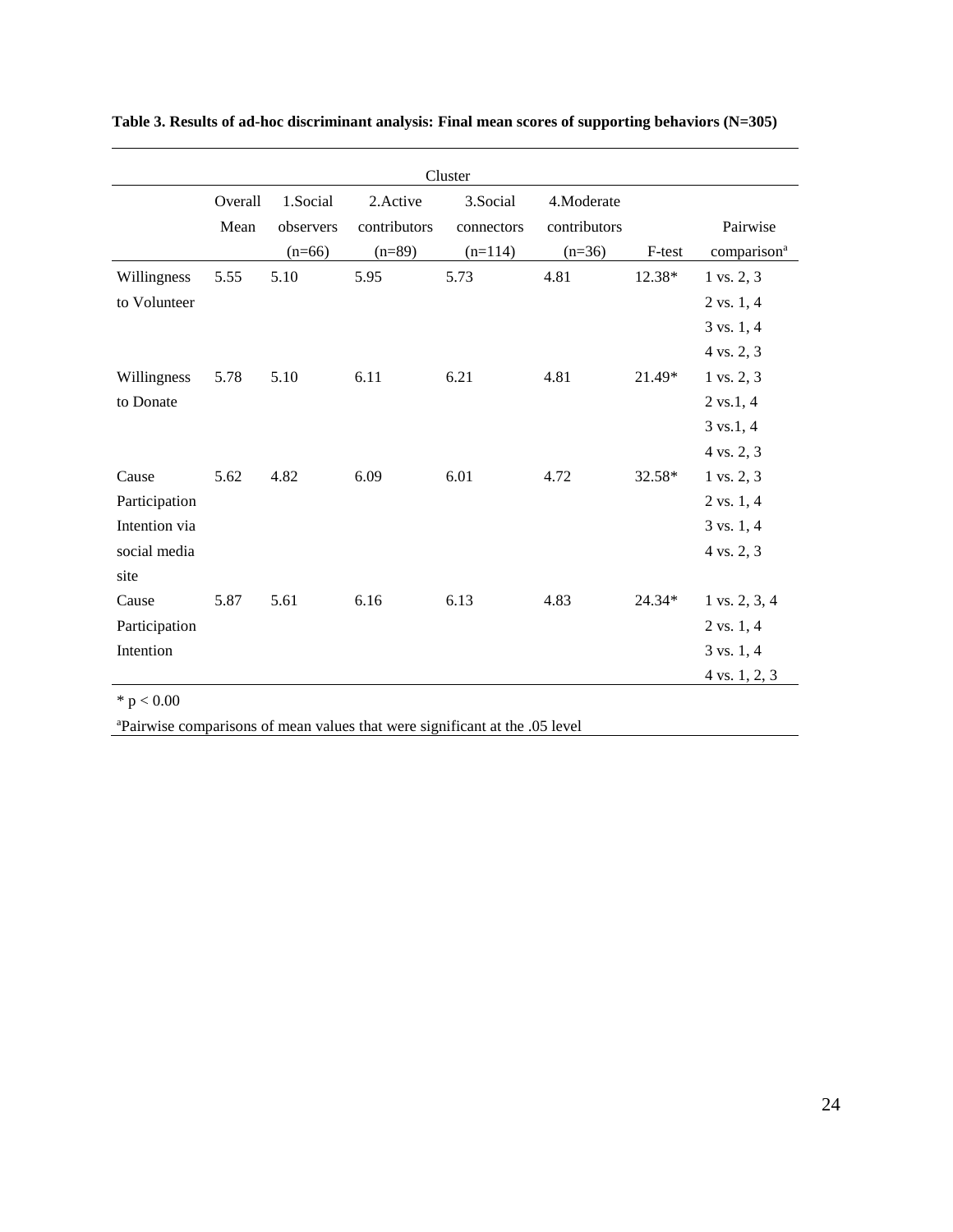

**Figure 1. Clusters of consumers by 3Cs**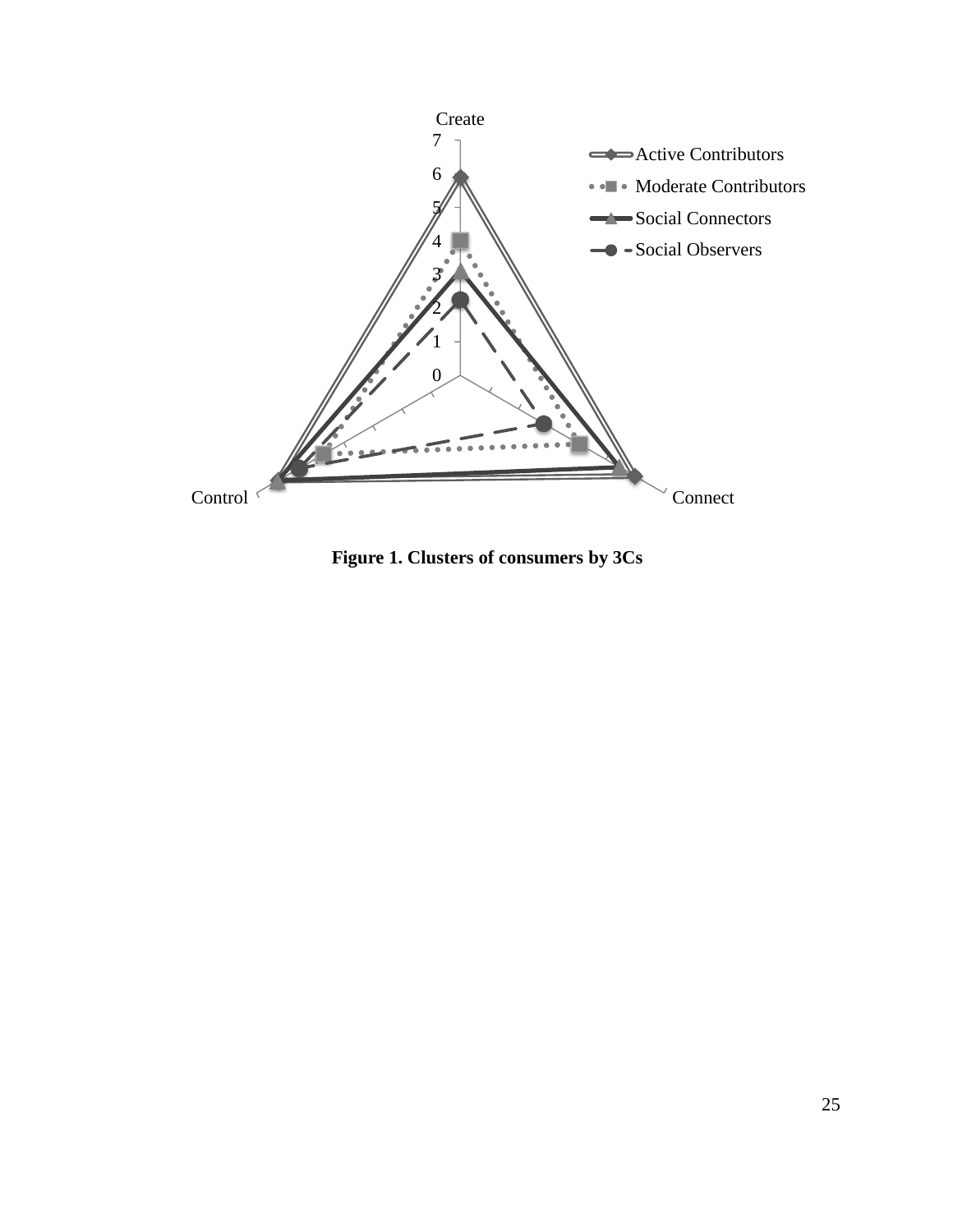

**Figure 2. Frequency of visiting social media sites across clusters**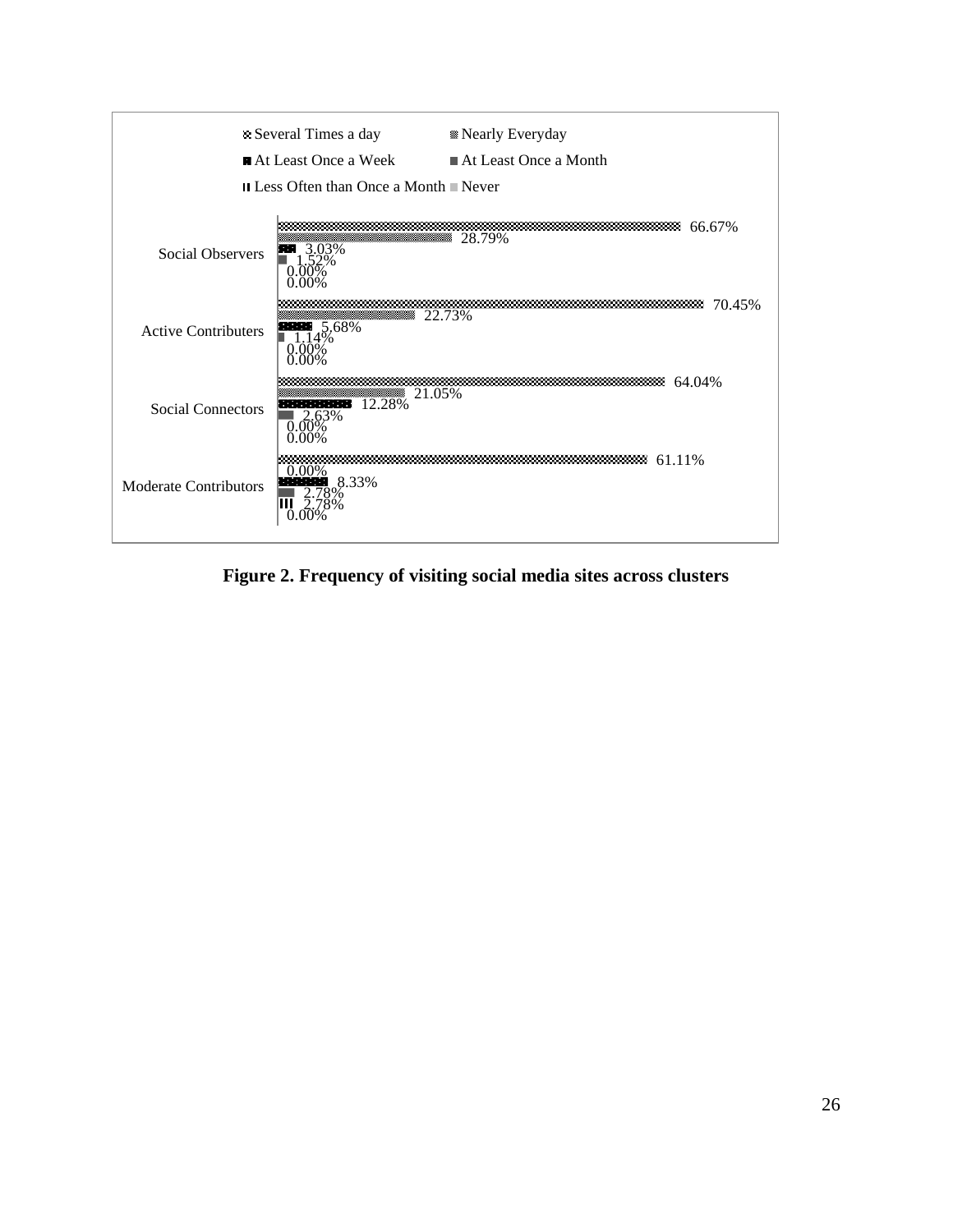

**Figure 3. Social media skill level across clusters**